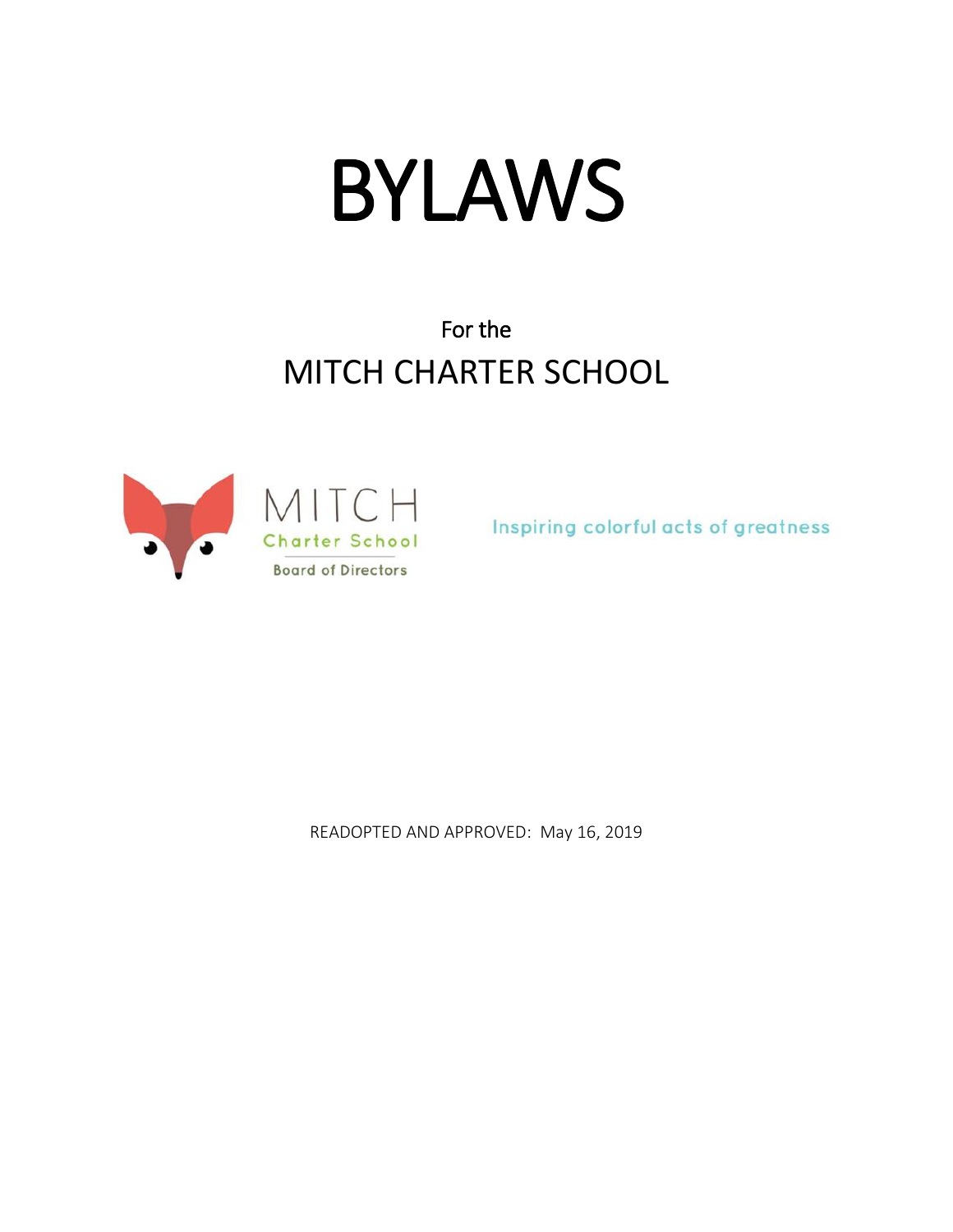# Contents

| 1. |       |         |                                                                  |      |
|----|-------|---------|------------------------------------------------------------------|------|
| 2. |       |         |                                                                  |      |
| 3. |       |         |                                                                  |      |
| 4. |       |         |                                                                  |      |
|    |       |         |                                                                  |      |
|    |       | 4.1.1.  |                                                                  |      |
|    |       | 4.1.2.  |                                                                  |      |
|    | 4.2.  |         |                                                                  |      |
|    | 4.3.  |         |                                                                  |      |
|    |       | 4.3.1.  |                                                                  |      |
|    |       | 4.3.2.  |                                                                  |      |
|    | 4.4.  |         |                                                                  |      |
|    |       | 4.4.1.  |                                                                  |      |
|    |       | 4.4.2.  |                                                                  |      |
|    | 4.5.  |         |                                                                  |      |
|    |       | 4.5.1.  |                                                                  |      |
|    |       | 4.5.2.  |                                                                  |      |
|    | 4.6.  |         |                                                                  |      |
|    |       | 4.6.1.  |                                                                  |      |
|    |       | 4.6.2.  |                                                                  |      |
|    |       | 4.6.3.  |                                                                  |      |
|    | 4.7.  |         |                                                                  |      |
|    | 4.8.  |         | Meetings by means of telephonic or electronic communication  11  |      |
|    | 4.9.  |         |                                                                  |      |
|    | 4.10. |         |                                                                  |      |
|    | 4.11. |         |                                                                  |      |
|    | 4.12. |         |                                                                  |      |
|    | 4.13. |         |                                                                  |      |
|    | 4.14. |         |                                                                  |      |
|    |       | 4.14.1. |                                                                  |      |
|    |       | 4.14.2. |                                                                  |      |
|    |       |         | Bylaws: Readopted and Approved May 17, 2018 MITCH Charter School | p. 2 |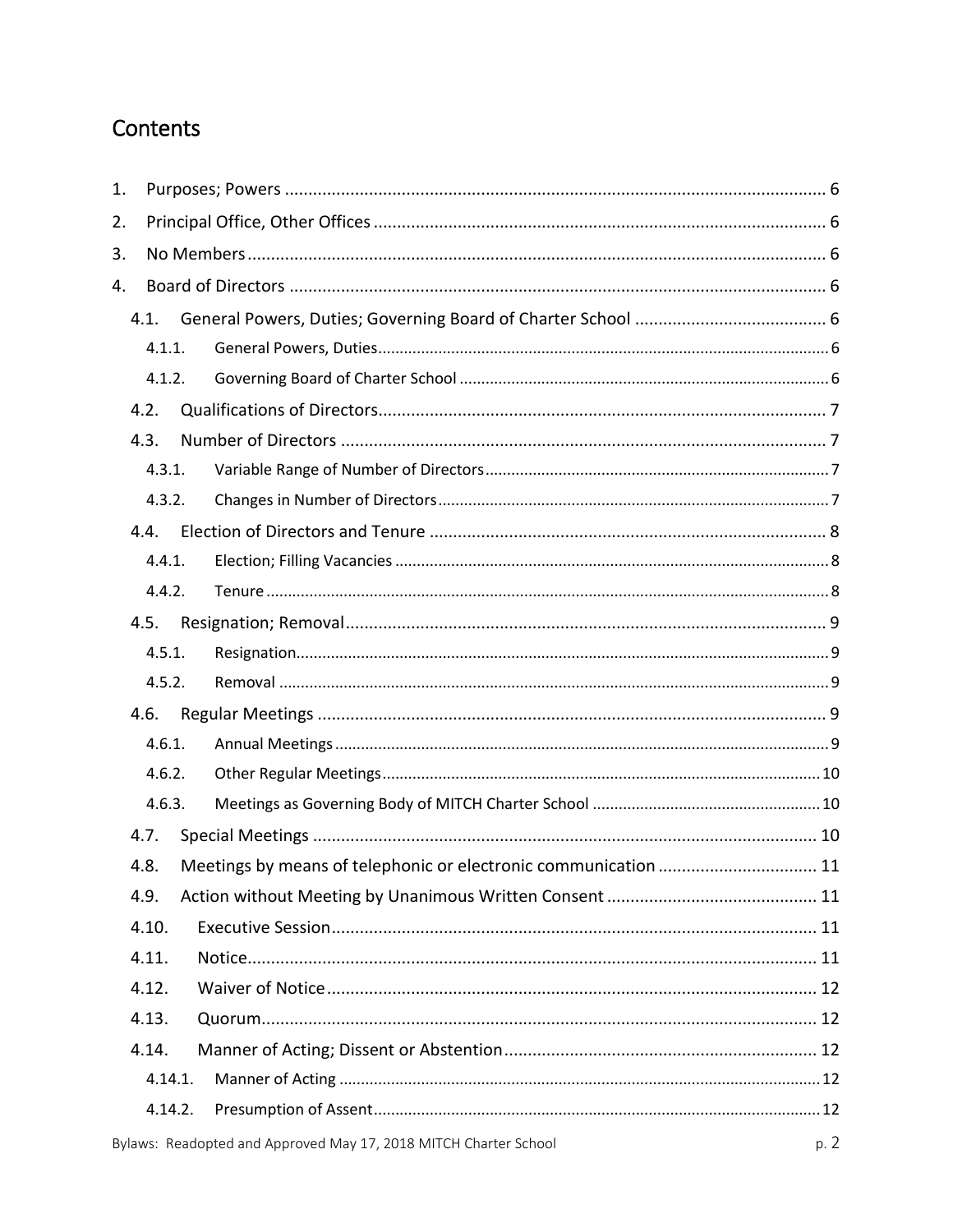|    | 4.15.  |                                                                  |      |
|----|--------|------------------------------------------------------------------|------|
|    | 4.16.  |                                                                  |      |
| 5. |        |                                                                  |      |
|    | 5.1.   |                                                                  |      |
|    | 5.2.   |                                                                  |      |
|    | 5.3.   |                                                                  |      |
|    | 5.3.1. |                                                                  |      |
|    | 5.3.2. |                                                                  |      |
|    | 5.3.3. |                                                                  |      |
|    | 5.4.   |                                                                  |      |
|    | 5.5.   |                                                                  |      |
|    | 5.6.   |                                                                  |      |
|    | 5.7.   |                                                                  |      |
|    | 5.8.   |                                                                  |      |
|    | 5.9.   |                                                                  |      |
|    | 5.10.  |                                                                  |      |
|    | 5.11.  |                                                                  |      |
| 6. |        |                                                                  |      |
|    | 6.1.   |                                                                  |      |
|    | 6.2.   |                                                                  |      |
|    | 6.2.1. |                                                                  |      |
|    | 6.2.2. |                                                                  |      |
|    | 6.3.   |                                                                  |      |
|    | 6.4.   |                                                                  |      |
|    | 6.5.   |                                                                  |      |
|    | 6.6.   |                                                                  |      |
|    | 6.7.   |                                                                  |      |
|    | 6.8.   |                                                                  |      |
|    |        |                                                                  |      |
|    | 7.1.   |                                                                  |      |
|    | 7.2.   |                                                                  |      |
|    | 7.3.   |                                                                  |      |
|    | 7.4.   |                                                                  |      |
|    |        | Bylaws: Readopted and Approved May 17, 2018 MITCH Charter School | p. 3 |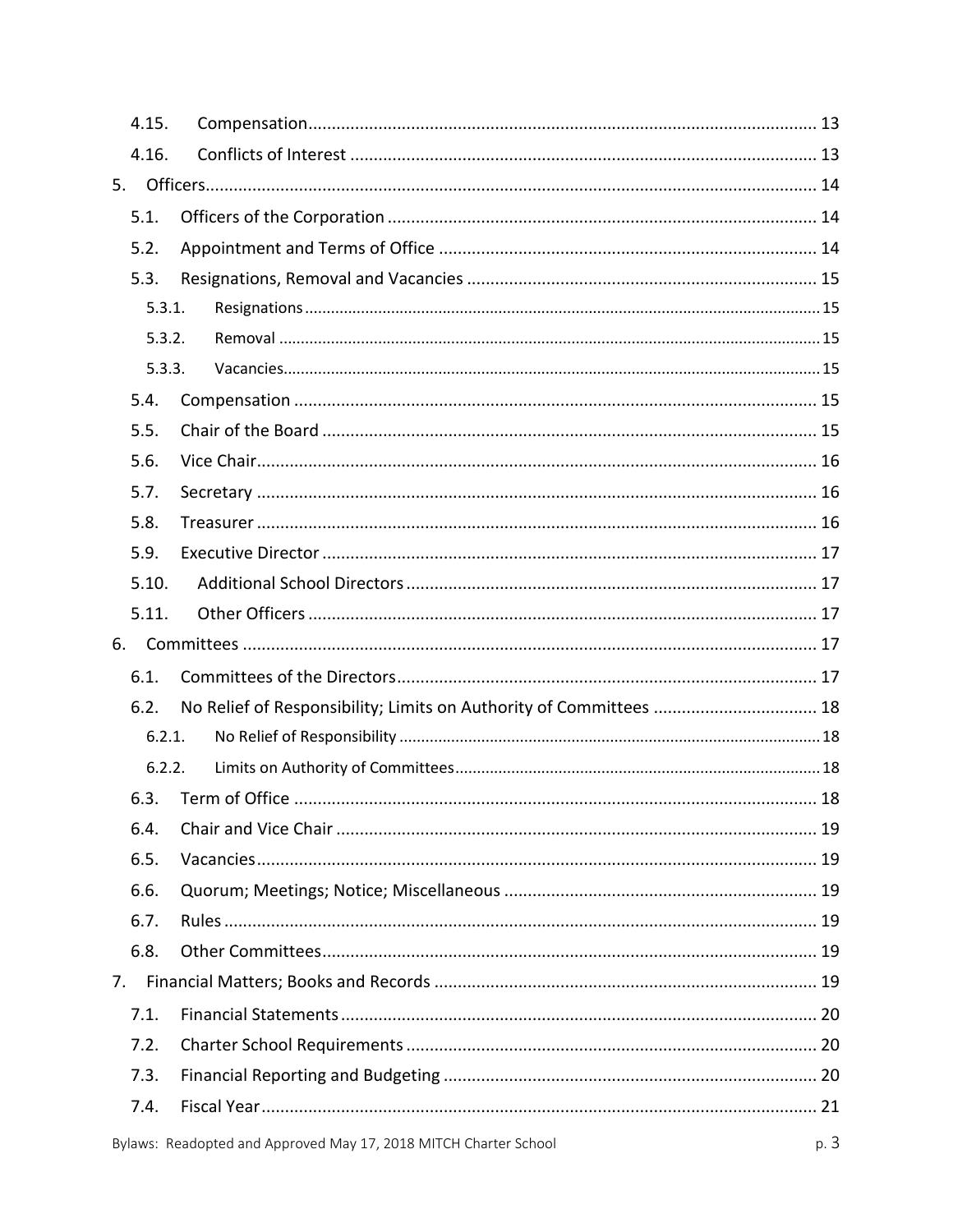| 7.5.   |  |
|--------|--|
| 7.5.1. |  |
| 7.5.2. |  |
| 7.6.   |  |
| 7.7.   |  |
| 7.8.   |  |
| 7.9.   |  |
| 7.10.  |  |
| 7.11.  |  |
| 8.     |  |
| 9.     |  |
| 10.    |  |
|        |  |
| 11.1.  |  |
| 11.2.  |  |
| 11.3.  |  |
| 11.4.  |  |
|        |  |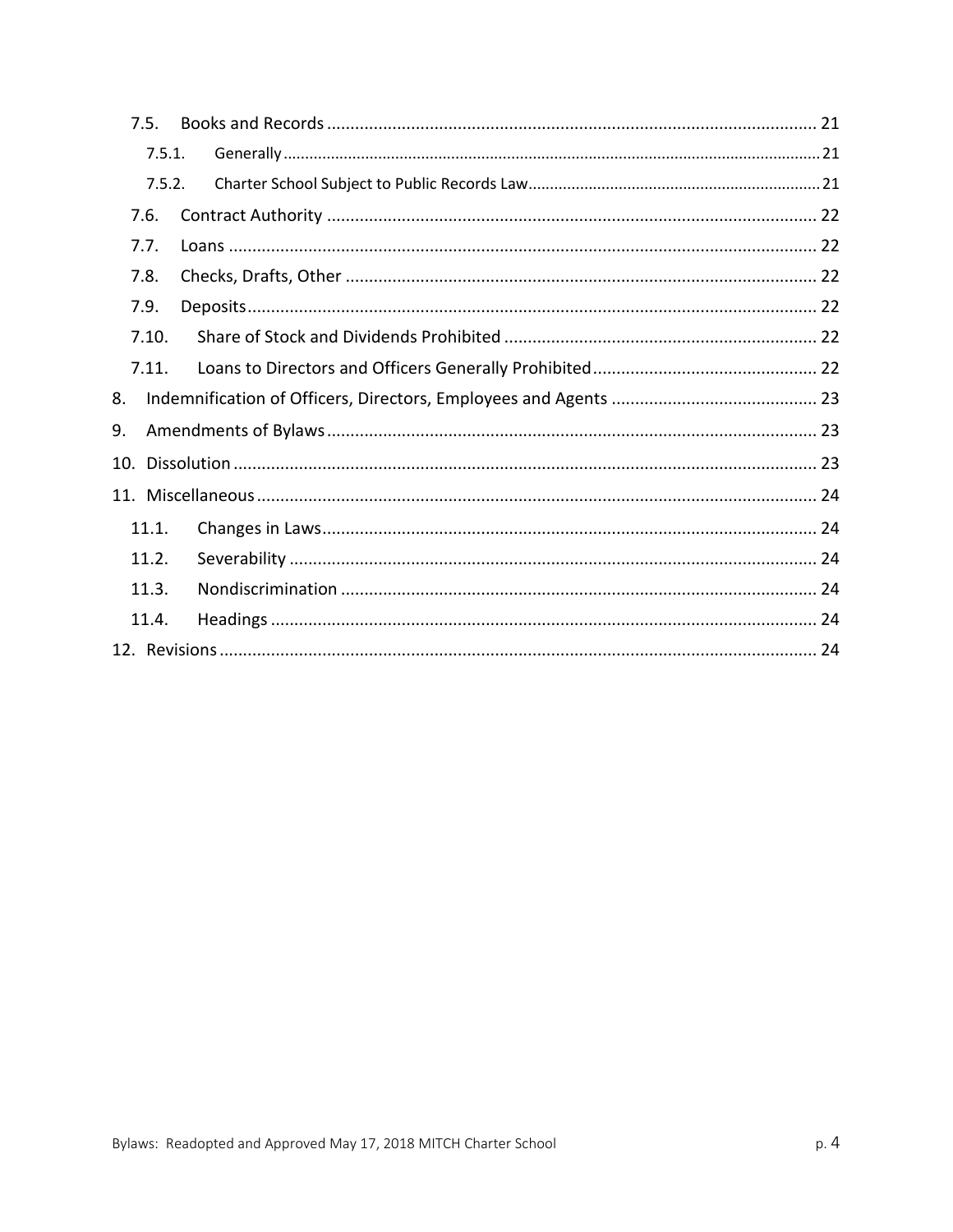# *BYLAWS for MITCH CHARTER SCHOOL*

These Bylaws are adopted by the Board of Directors ("Board") of the MITCH Charter School, an Oregon nonprofit corporation ("Corporation"), for the purpose of regulating and managing the affairs of the Corporation. These Bylaws shall supersede all previous Bylaws. These Bylaws shall also supersede all policies which conflict with these Bylaws. These Bylaws apply to MITCH Charter School operating in the Tigard-Tualatin School District and future schools established by agreement of the Corporation with local School Districts.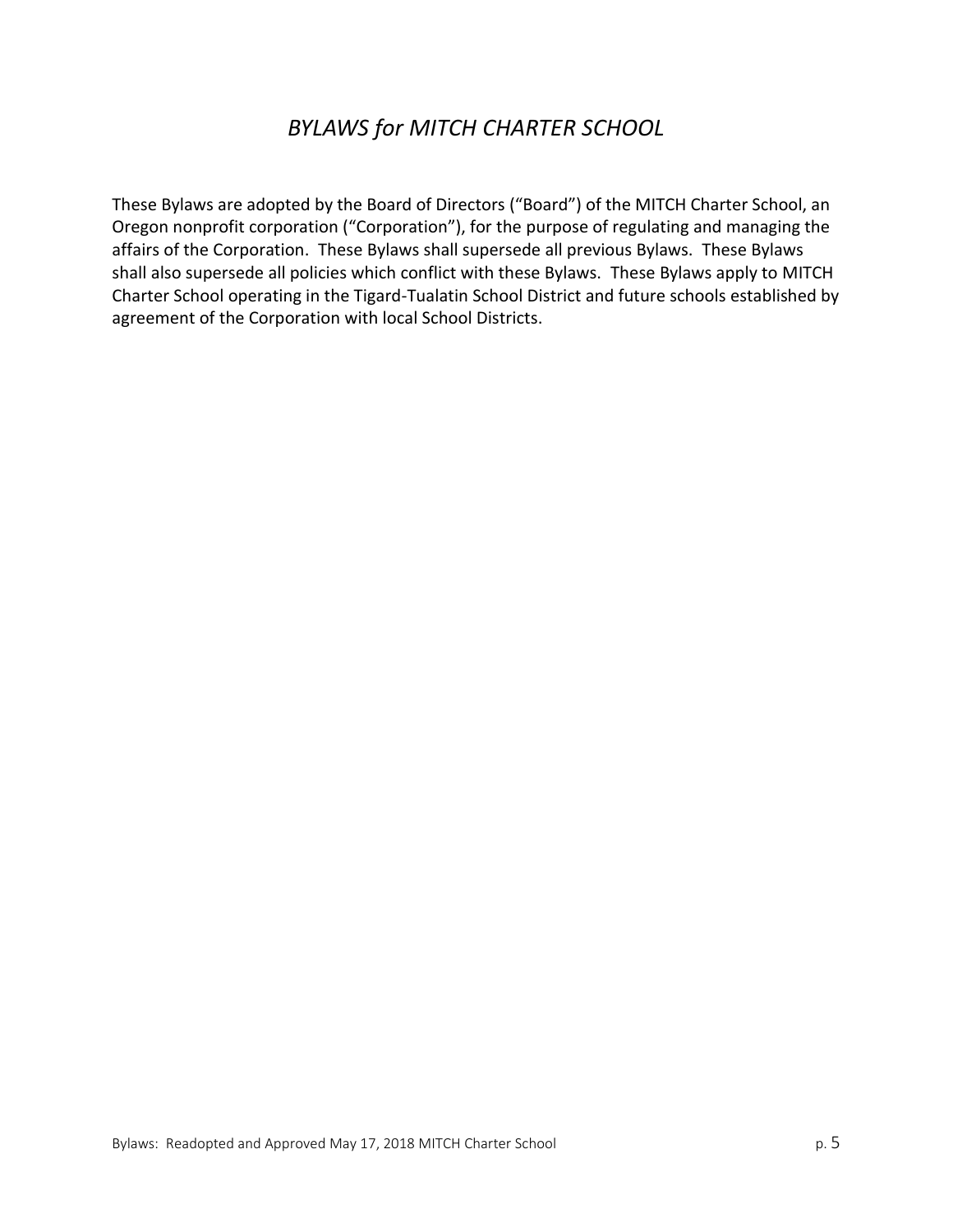# <span id="page-5-0"></span>1. Purposes; Powers

This Corporation is organized and shall be operated exclusively for charitable and educational purposes within the meaning of Section 501(c)(3) of the Internal Revenue Code of 1986, including for such purposes the making of distributions to organizations that qualify as exempt organizations under Section 501(c)(3) of the Internal Revenue Code of 1986. Subject to any limitations stated in the Articles of Incorporation, the Corporation may engage in any lawful activity for which corporations may be organized under Oregon laws, none of which is for profit, and within the meaning of Section 501(c)(3) of the Internal Revenue Code of 1986. The Corporation shall have all powers of a nonprofit Corporation under Chapter 65 of the Oregon Revised Statutes (ORS). One of the Corporation's specific purposes is to establish and operate one or more public charter schools under ORS Chapter 338.

# <span id="page-5-1"></span>2. Principal Office, Other Offices

The principal office of the Corporation shall be located in the State of Oregon. The Corporation may have such other offices, either within or outside the State of Oregon, as the Board of Directors may determine, or as the affairs of the Corporation may require, from time to time. The initial principal office shall be the address for notice purposes set forth in the Articles of Incorporation.

# <span id="page-5-2"></span>3. No Members

<span id="page-5-3"></span>The Corporation shall have no members as that term is defined in ORS Chapter 65.

#### 4. Board of Directors

#### <span id="page-5-5"></span><span id="page-5-4"></span>*4.1. General Powers, Duties; Governing Board of Charter School*

#### 4.1.1. General Powers, Duties

All corporate powers shall be exercised by or under the authority of, and the affairs of the Corporation managed under the direction of, the Board of Directors ("Board"), subject to any limitation set forth in the Articles of Incorporation.

#### <span id="page-5-6"></span>4.1.2. Governing Board of Charter School

For MITCH Charter School established and operated by the Corporation under ORS Chapter 338, the Board will be the governing body of MITCH Charter School. The Corporation shall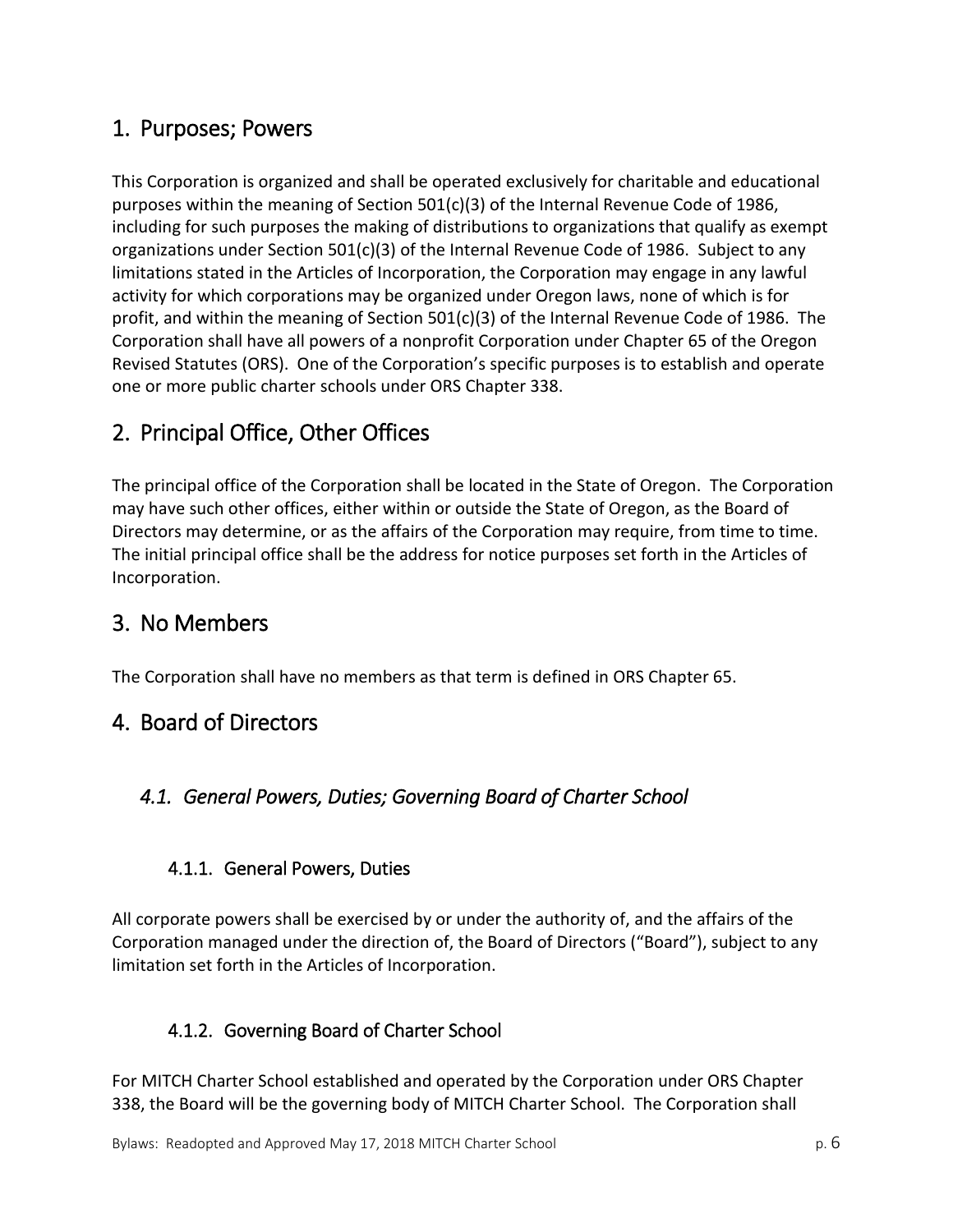govern and operate the MITCH Charter School in accordance with, and may exercise all rights and powers of the MITCH Charter School and the MITCH Charter School governing body set forth in the applicable charter agreement, ORS Chapter 338, and other applicable laws. When the Board has reviewed and approved such a charter agreement, it will approve a resolution (and provide a copy to the sponsor of the Charter School) that:

- (a) States that the Board has approved the charter agreement,
- (b) Authorizes the Corporation to enter into the charter agreement, and
- (c) Specifies which Officer or Officers shall have authority to execute the charter agreement on behalf of the Corporation.

#### <span id="page-6-0"></span>*4.2. Qualifications of Directors*

All Directors must be individuals. The Board may adopt policies specifying desired qualifications of Directors. Employees shall not be Directors. Volunteers involved in more than 10 hours per week at the school site shall not be Directors. Prospective Directors shall submit a complete resume including education, work experience, home address, business address, references, the reasons for desiring to serve on the Board, and the disclosure of any potential conflict of interest.

#### <span id="page-6-2"></span><span id="page-6-1"></span>*4.3. Number of Directors*

#### 4.3.1. Variable Range of Number of Directors

The Board shall determine the number of Directors, but unless these Bylaws are amended, there shall be no fewer than three (3) and no more than fifteen (15) Directors on the Board.

#### <span id="page-6-3"></span>4.3.2. Changes in Number of Directors

The Board may periodically fix or change the number of Directors within the minimum and maximum numbers set forth in Section 4.3.1. However, no decrease in numbers shall have the effect of shortening the term of any incumbent Director. If the Board increases the number of Director positions and elects new Directors to fill such positions, then (a) if the Board elects such Directors at a meeting other than the Board's annual meeting, the terms of such elected Directors will extend to the next regular annual meeting of the Board; the terms of such newly created positions after such annual meeting shall be determined as provided in Section 4.4.2; or (b) if the Board elects such Directors at the Board's annual meeting, the terms of such elected Directors shall be determined as provided in Section 4.4.2.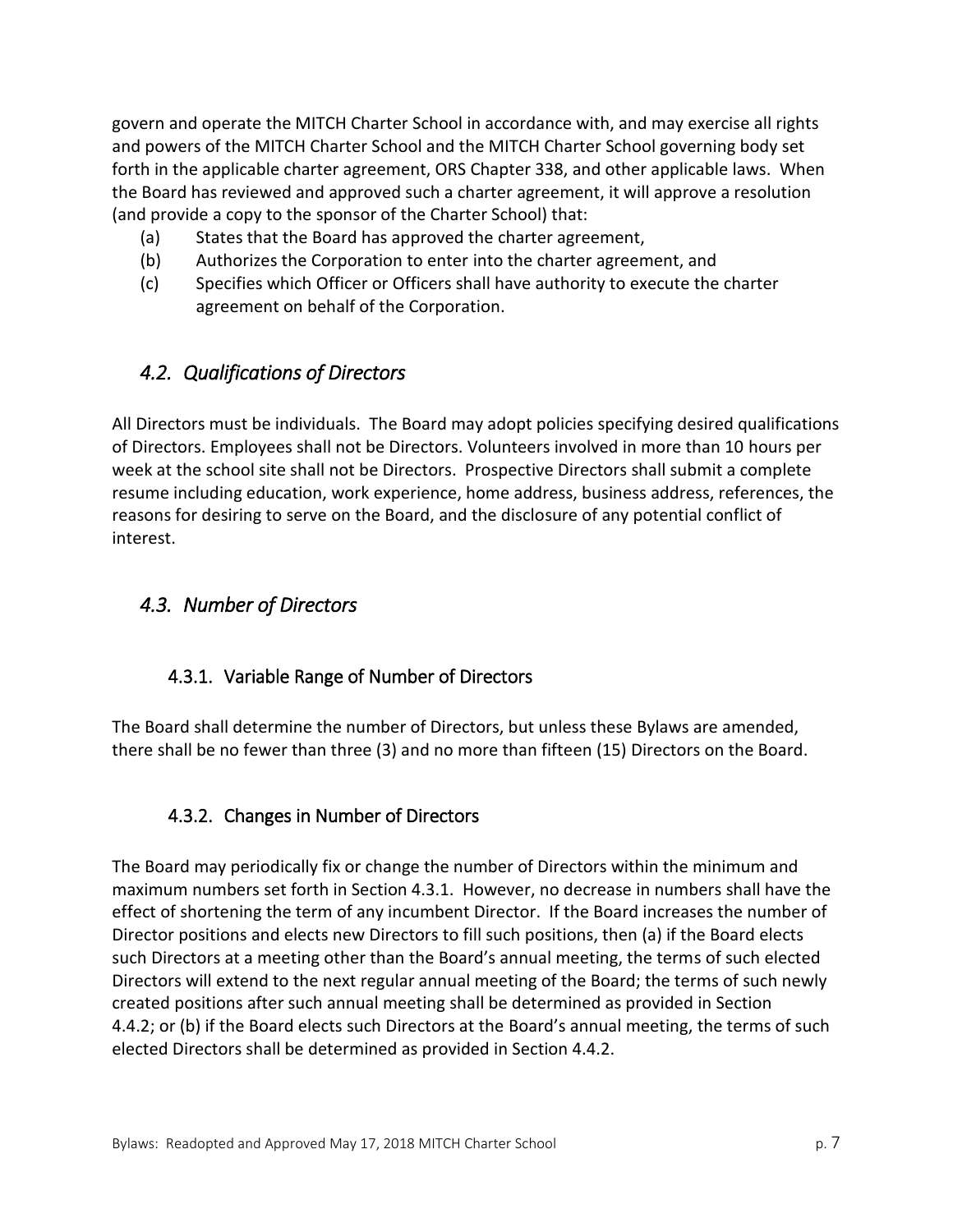#### <span id="page-7-1"></span><span id="page-7-0"></span>*4.4. Election of Directors and Tenure*

#### 4.4.1. Election; Filling Vacancies

- (a) Election of Directors shall be by a majority vote of the Directors present at a meeting at which there is a quorum. At its regular annual meeting under Section 4.6, the Board shall elect Directors for terms that are expiring and Directors needed to fill any vacancies. At any other meeting when Board vacancies exist, the Board may elect Directors needed to fill the vacancies. The term of a Director elected to fill a vacancy (except for new positions under Section 4.3.2, the terms of which are governed by Section 4.4.2) shall expire at the end of the unexpired term that such Director is filling.
- (b) A vacancy on the Board shall exist upon the death, resignation or removal of any Director, and when the Board has approved an increase in the number of Directors but has not yet elected Directors for such new positions.
- (c) If the Directors remaining in office constitute fewer than a quorum of the Board or fewer than the minimum three Directors required by ORS 65.307(1), they may fill the vacancies by the affirmative vote of a majority of all the Directors remaining in office or by a sole remaining Director. If a vacancy will occur at a specific later date (except due to resignations, which are governed by Section 4.5.1), the Board may act before the vacancy occurs to elect a successor Director to fill that vacancy, but the successor Director may not take office until the vacancy occurs.
- (d) The Board shall invite interested parties to apply for the Board. Directors shall be optimally sought from within the school district boundaries and communities where MITCH Charter Schools are presently or proposed to be located.

#### <span id="page-7-2"></span>4.4.2. Tenure

(a) Except with respect to new Director positions created pursuant to Section 4.3.2 (whose initial terms may extend only to the next regular annual meeting of the Board), the term of each Director shall be two (2) years. However, the Board may set the first terms of some Directors for shorter periods, thereby staggering the terms of Directors so that, each year, as close as possible to one-half of the Directors' terms expire on June 30th. In the case of an increase in the size of the Board as provided in Section 4.3.2, the terms of Directors elected to fill newly created positions may likewise be set for periods shorter than two (2) years, so that the purpose of having about one-half of all Directors' terms expire at approximately the date of the Board's annual meeting each year can be accomplished (this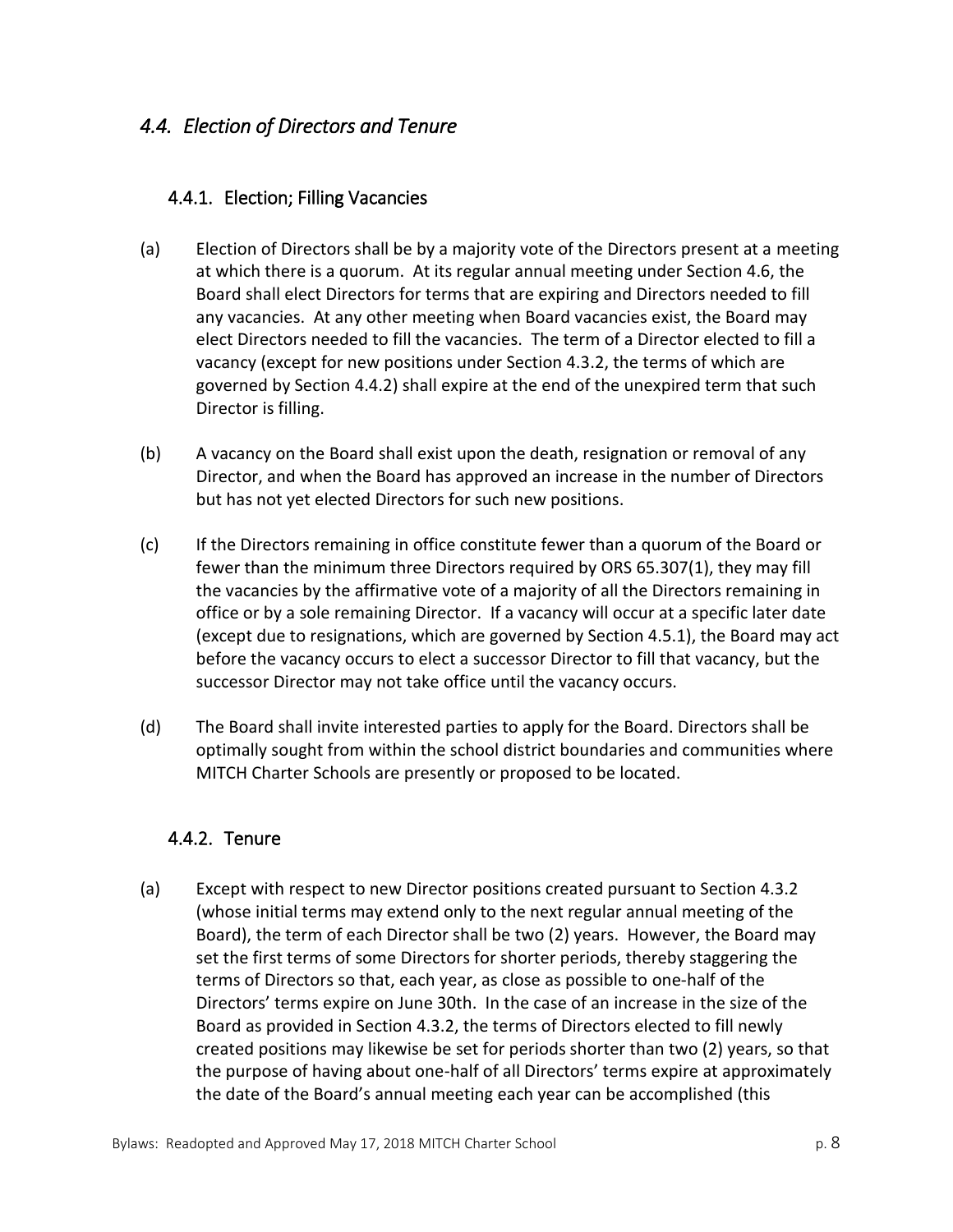recognizes that the initial term of Directors who are elected at a meeting other than the annual meeting will extend less than one year to the next annual meeting; thereafter, the next term of such Directors may be set for one year, or two years, with the succeeding terms to each be two years).

#### <span id="page-8-1"></span><span id="page-8-0"></span>*4.5. Resignation; Removal*

#### 4.5.1. Resignation

Any Director may resign at any time by giving written notice to the Board, the Chair, or the Secretary of the Corporation. Except as otherwise provided by law, any such resignation shall take effect ten (10) days after receipt of the notice, unless the notice specifies a later effective date. Unless otherwise specified in the notice, the acceptance of such resignation shall not be necessary to make it effective. Once the notice is received, the resignation is irrevocable unless the Board has adopted a policy stating that revocation is permitted. If the resignation notice says that resignation is to take effect at a future time, the Board may act before the effective date of the resignation to elect a successor Director to take office when the resignation becomes effective.

#### <span id="page-8-2"></span>4.5.2. Removal

Any Director may be removed, with or without cause, by a two-thirds vote of all Directors then in office. The vote must be taken at a meeting where the topic of removal is clearly stated on the agenda. No more than one Director may be removed at any one meeting of the Board. Absence of any Director from three consecutive meetings of the Board without an excuse deemed valid by the Board may be considered as cause for removal; in this case, the Director may be removed if a majority of the Directors then in office vote for the removal at a meeting called expressly for the purpose of removing such Director. Likewise, if these Bylaws are amended to add other specific reasons for removal of a Director, and the amendment is effective before the beginning of a Director's term on the Board, removal for such reasons can be effected by majority vote in accordance with the preceding sentence.

#### <span id="page-8-4"></span><span id="page-8-3"></span>*4.6. Regular Meetings*

#### 4.6.1. Annual Meetings

The regular annual meeting of the Board shall be held on the third Thursday of May of each year after 2012, at a time and place set by the Board. The purposes of the annual meeting shall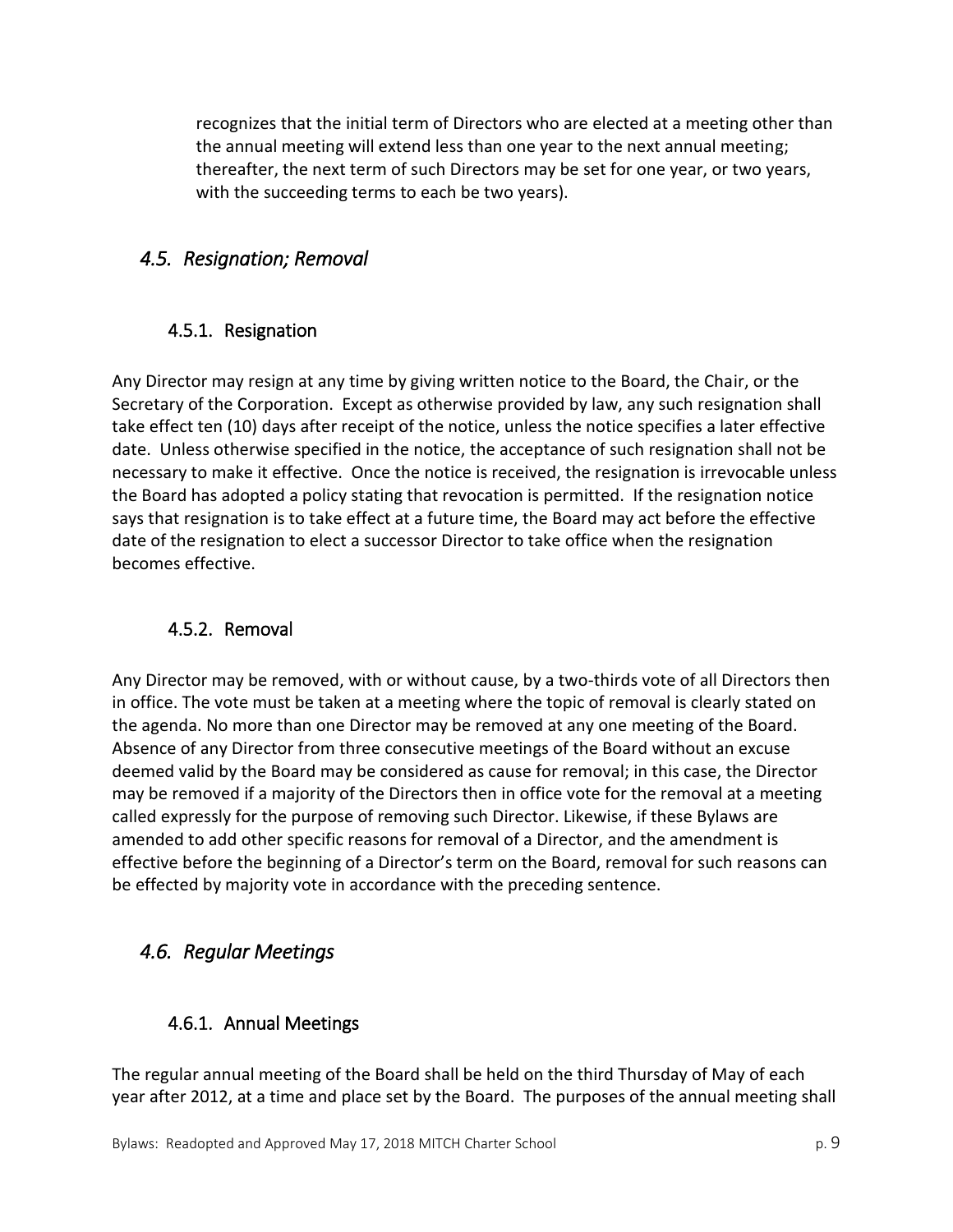be electing Directors effective July 1st, and transacting such other business as may come before the meeting. The regular annual meeting of the Board shall be subject to notice as required in Section 4.11 of these Bylaws. Unless changed by the Board, the regular annual meeting shall be held at the principal office of the Corporation. The Board may provide another time and place, within the state of Oregon, for the holding of the regular annual meeting giving proper notice. If the day fixed for the regular annual meeting is a legal holiday in the State of Oregon, a Saturday or Sunday, such meeting shall take place on the next succeeding business day. If the election of Directors is not held on the day designated herein for any regular annual meeting, or at any adjournment thereof, the Board shall cause the election to be held at a special meeting of the Board as soon thereafter as the meeting may conveniently take place.

#### <span id="page-9-0"></span>4.6.2. Other Regular Meetings

The Board may provide the time and place for the holding of additional regular meetings of the Board with proper notice as with a regular scheduled meeting.

#### <span id="page-9-1"></span>4.6.3. Meetings as Governing Body of MITCH Charter School

As provided in ORS 338.065(1), when a charter agreement is duly executed by this Corporation and by the Charter School sponsor, the Tigard-Tualatin School District (TTSD), or other school district as defined in ORS 338.005(3), the Charter Agreement shall act as the legal authorization for the establishment of the Charter School. Thereafter, any meeting of the Corporation Board as the governing body of such Charter School shall be subject to ORS 192.610 to 192.690 (public meetings law), as required by ORS 338.115(1)(c). Such public meetings laws govern, among other things, meetings being open to the public; allowable locations of meetings; access to the disabled; services for the hearing impaired; notice to the public; written minutes and information required in the minutes; minutes being available to public; executive sessions; telephone meetings; and enforcement of violations.

#### <span id="page-9-2"></span>*4.7. Special Meetings*

Special meetings of the Board, including Executive Sessions when meeting the requirements of Section 4.10, may be called by or at the request of the Chair of the Board, or thirty percent (30%) of the Directors then in office. The person(s) authorized to call such meetings of the Board may designate the place for the holding of any special meeting of the Board called. Timely public notification is required in accordance with the Oregon Public Meeting Law, including Executive Sessions. Due diligence must be made to notify all Directors before a special meeting as noted in Section 4.11.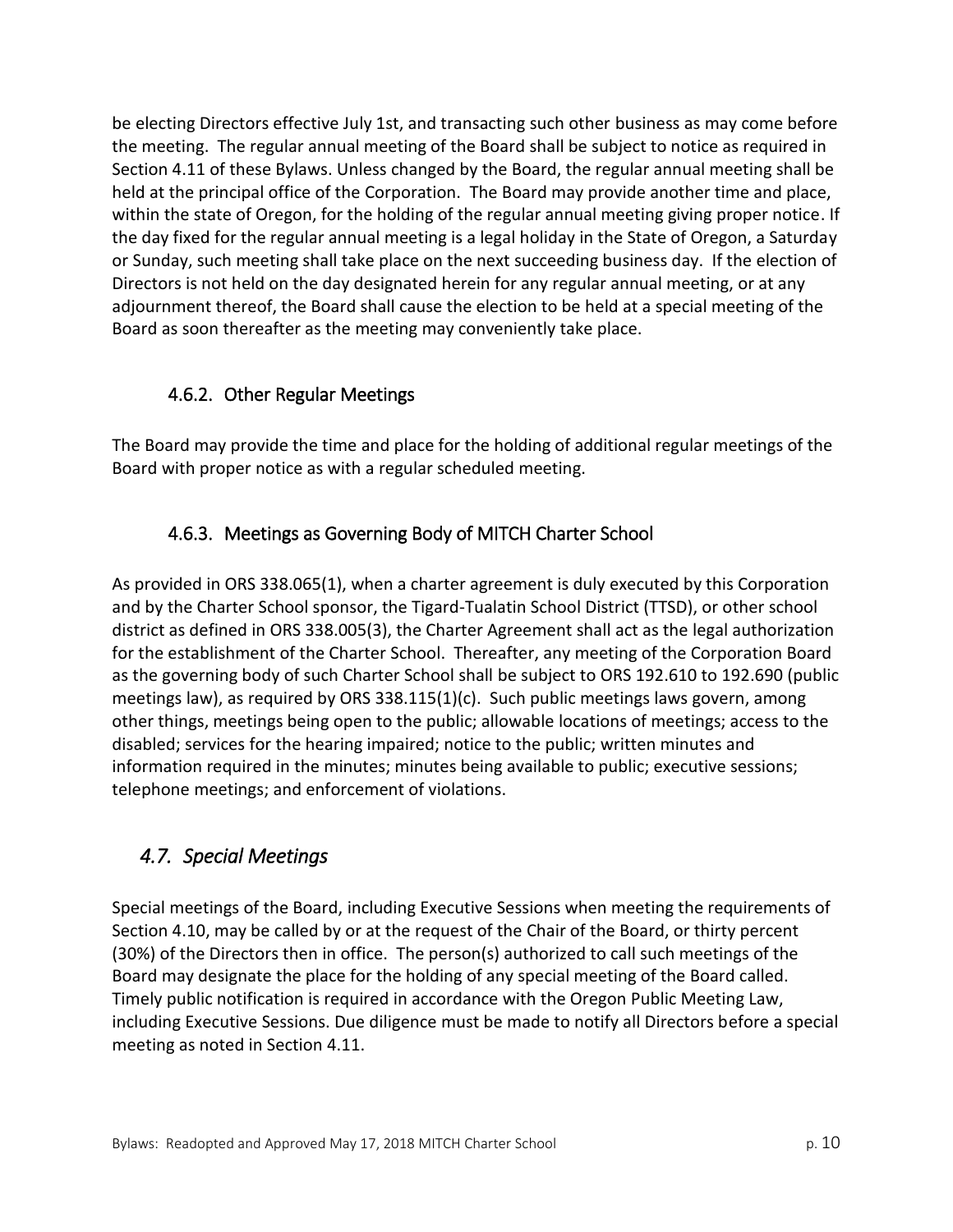#### <span id="page-10-0"></span>*4.8. Meetings by means of telephonic or electronic communication*

Any or all Directors may participate in any meeting of the Board, and members of any committee appointed by the Board may participate in any meeting of the committee, by means of conference telephone (or similar communications equipment), provided that all participants can simultaneously hear and/or observe each party. Any person who participates in a meeting in this manner shall be deemed present in person at the meeting. When the Board is meeting as the governing body of the MITCH Charter School, it shall also comply with ORS 192.670 by (among other things) providing a place for the public to listen and/or observe.

#### <span id="page-10-1"></span>*4.9. Action without Meeting by Unanimous Written Consent*

Any action required or permitted to be taken at a meeting may be taken without a meeting if the action is taken by all Directors entitled to vote on the matter. The action must be evidenced by one or more written consents describing the action taken, signed by each Director entitled to vote on the action, and delivered to the corporation for inclusion in the minutes or filing with the corporate records reflecting the action taken. Unless the consent specifies an earlier or later effective date, action taken under this section is effective when the last Director entitled to vote on the matter signs the consent. A consent under this section has the effect of a meeting vote and may be described as such in any document. Any action taken under this section shall comply with the Notice requirements of Section 4.11.

#### <span id="page-10-2"></span>*4.10. Executive Session*

The Board may, from time to time, hold an Executive Session that excludes the public to discuss any of the matters enumerated in ORS 192.660.

#### <span id="page-10-3"></span>*4.11. Notice*

Notice of Regular Board meetings shall be given as provided for in ORS 192.640. In any event, regular Board meetings shall have written notice at least five (5) days in advance of the meeting. The notice shall contain a list of the subjects anticipated to be considered at the meeting. Electronic communication may be substituted where appropriate and requested by the Board and interested individuals and the media. If notice is sent via electronic mail or other form of computer communication, such notice shall be deemed to be delivered on the day following the sending of such computer communication.

In the event of an Executive Session, the notice shall be given to the members of the Board, to the general public and to news media which have requested notice. The notice shall state specific provision of law authorizing the executive session.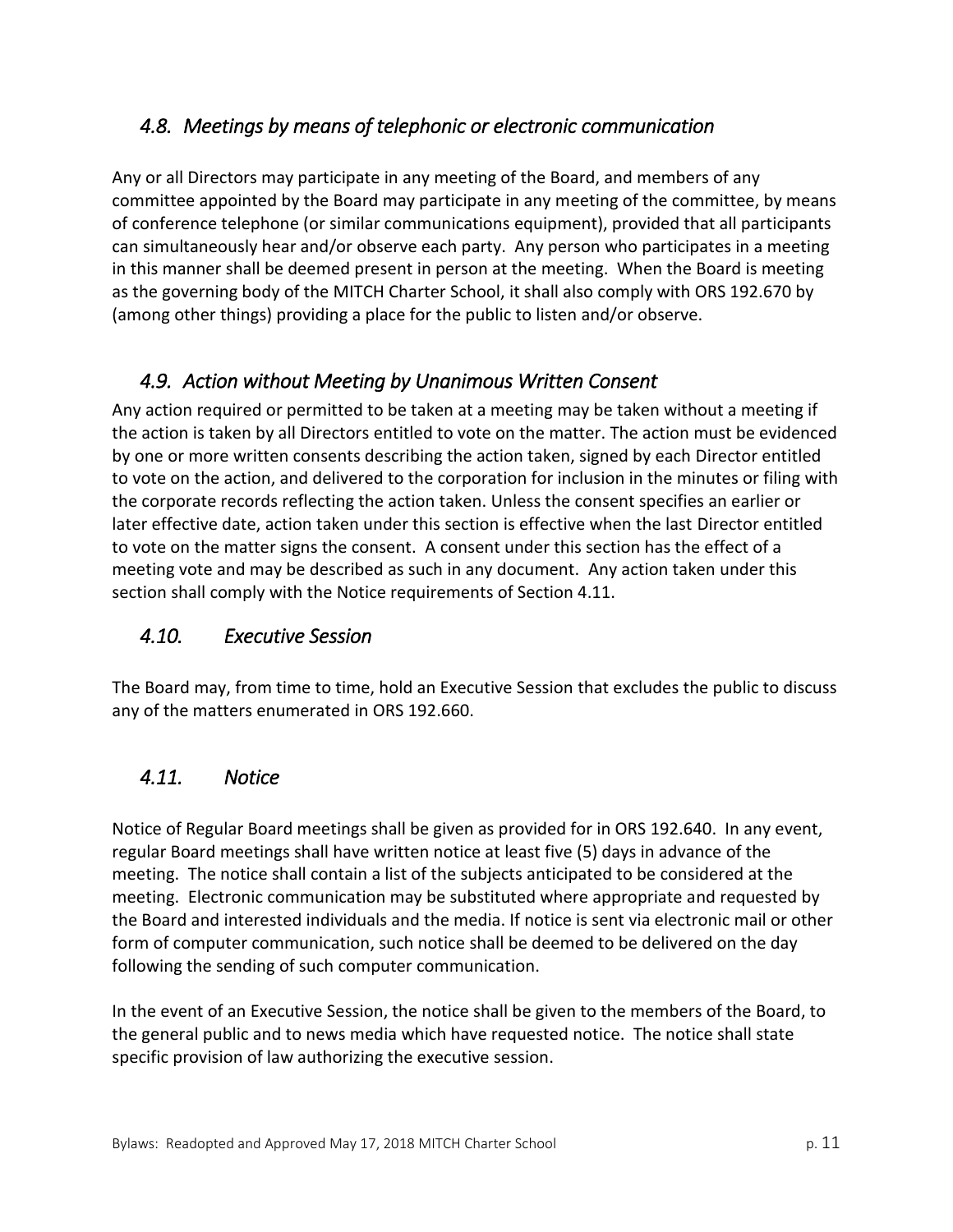No special meeting shall be held without at least 24 hours' notice to the members of the Board, the news media which have requested notice and the general public. In case of an actual emergency, a meeting may be held upon such notice as is appropriate to the circumstances, but the minutes for such a meeting shall describe the emergency justifying less than 24 hours' notice.

#### <span id="page-11-0"></span>*4.12. Waiver of Notice*

A Director individually may at any time waive any meeting notice required by law, by the Articles of Incorporation, or by these Bylaws. A Director's attendance at or participation in a meeting waives any required notice to the Director of the meeting, unless the Director, at the beginning of the meeting, or promptly upon the Director's arrival, objects to holding the meeting or transacting business at the meeting and does not thereafter vote for or assent to any action taken at the meeting. Otherwise, a waiver of notice must be in writing, must be signed by the Director entitled to the notice, must specify the meeting for which notice is waived, and must be filed with the minutes or the corporate records.

#### <span id="page-11-1"></span>*4.13. Quorum*

A majority of the Directors who are in office immediately before a Board meeting begins shall constitute a quorum for the transaction of business at that meeting of the Board. If there is not a quorum at any Board meeting, a majority of the Directors present may adjourn and reconvene the meeting from time to time without further notice, other than announcement at the meeting, until a quorum is present. Appropriate public notice of the meeting shall be provided. No new business shall be introduced after 9:00 PM without quorum approval.

#### <span id="page-11-2"></span>*4.14. Manner of Acting; Dissent or Abstention*

#### <span id="page-11-3"></span>4.14.1. Manner of Acting

If a quorum is present when a vote is taken, the affirmative vote of a majority of the Directors present at the meeting shall be the act of the Board, unless the vote of a greater number is required by law, by the Articles of Incorporation, or by these Bylaws. A Director is considered present regardless of whether the Director votes or abstains from voting.

#### <span id="page-11-4"></span>4.14.2. Presumption of Assent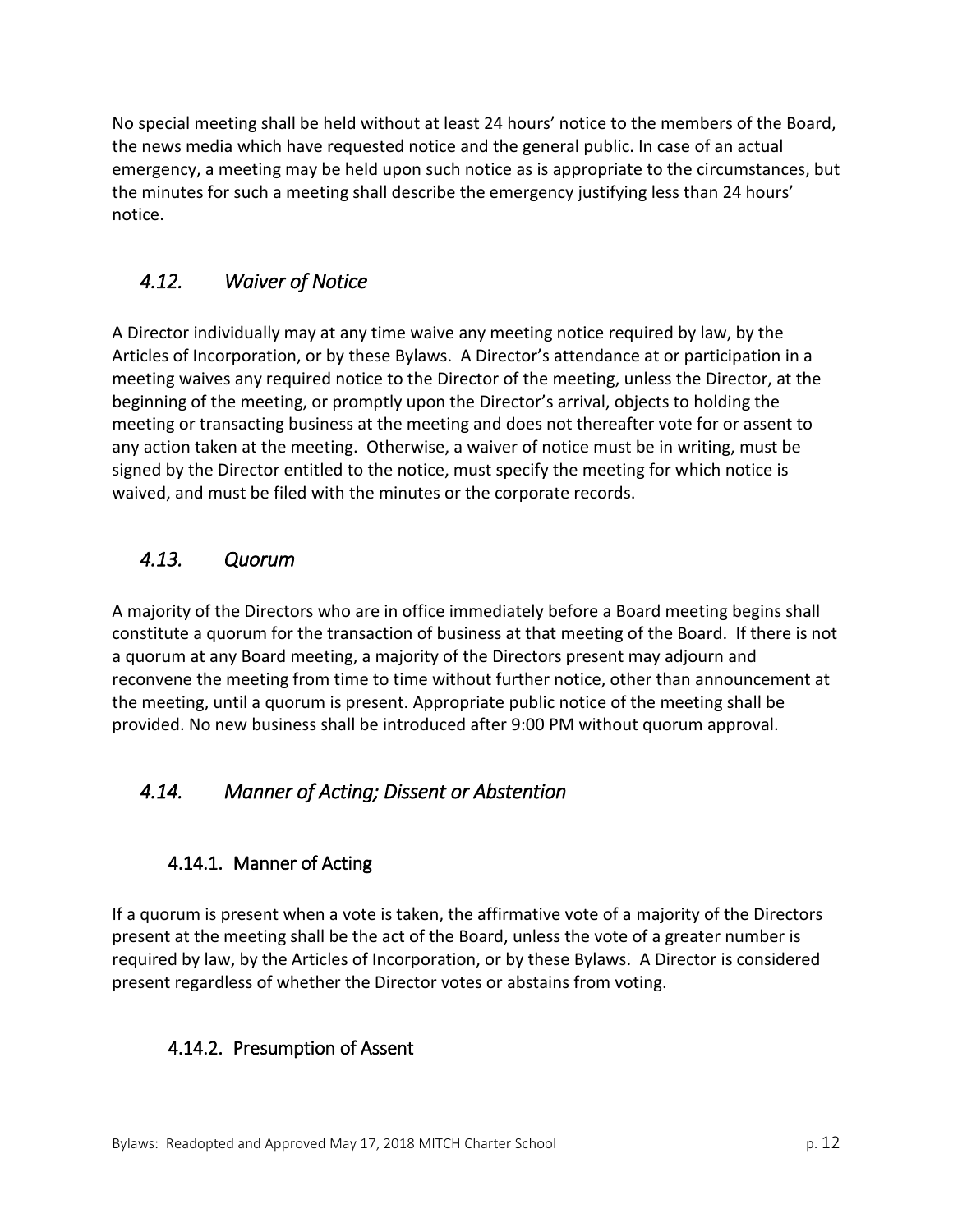The right of dissent or abstention is not available to a Director who votes in favor of the action taken. A Director who is present at a meeting of the Board or at a committee of the Board when corporate action is taken is deemed to have assented to the action taken unless:

- (a) The Director objects at the beginning of the meeting, or promptly upon the Director's arrival, to holding the meeting or transacting the business at the meeting;
- (b) The Director's dissent or abstention from the action taken is entered in the minutes of the meeting; or
- (c) The Director delivers written notice of dissent or abstention to the presiding Officer of the meeting before its adjournment or to the Corporation immediately after adjournment of the meeting.

#### <span id="page-12-0"></span>*4.15. Compensation*

Directors shall not receive any salaries for their services as Directors. The Board may decide to reimburse Directors for reasonable and necessary expenses incurred in discharging the Director's duties as a Director or in taking other action on behalf of the Corporation.

#### <span id="page-12-1"></span>*4.16. Conflicts of Interest*

- 4.16.1. A conflict-of-interest transaction is a transaction with the corporation in which a Director of the Corporation has a direct or indirect conflict of interest
- 4.16.2. For purposes of Section 4.16, a Director of the Corporation has an indirect interest in a transaction if (a) another entity in which the Director has a material interest or in which the Director is a general partner is a party to the transaction or (b) another entity of which the Director is a director, officer, or trustee is a party to the transaction, and the transaction is or should be considered by the board of directors of the corporation.
- 4.16.3. A conflict-of-interest transaction is neither voidable nor the basis for imposing liability on the director if the transaction is fair to the corporation when it was entered into or is approved as provided in Section 4.16.4.
- 4.16.4. A transaction in which a Director has a conflict of interest may be approved either (a) by the vote of the Board or a committee of the Board if the material facts of the transaction and the Director's interest are disclosed or known to the Board or committee of the Board or (b) by obtaining approval of (i) the Oregon Attorney General or (ii) an Oregon circuit court in an action in which the Attorney General is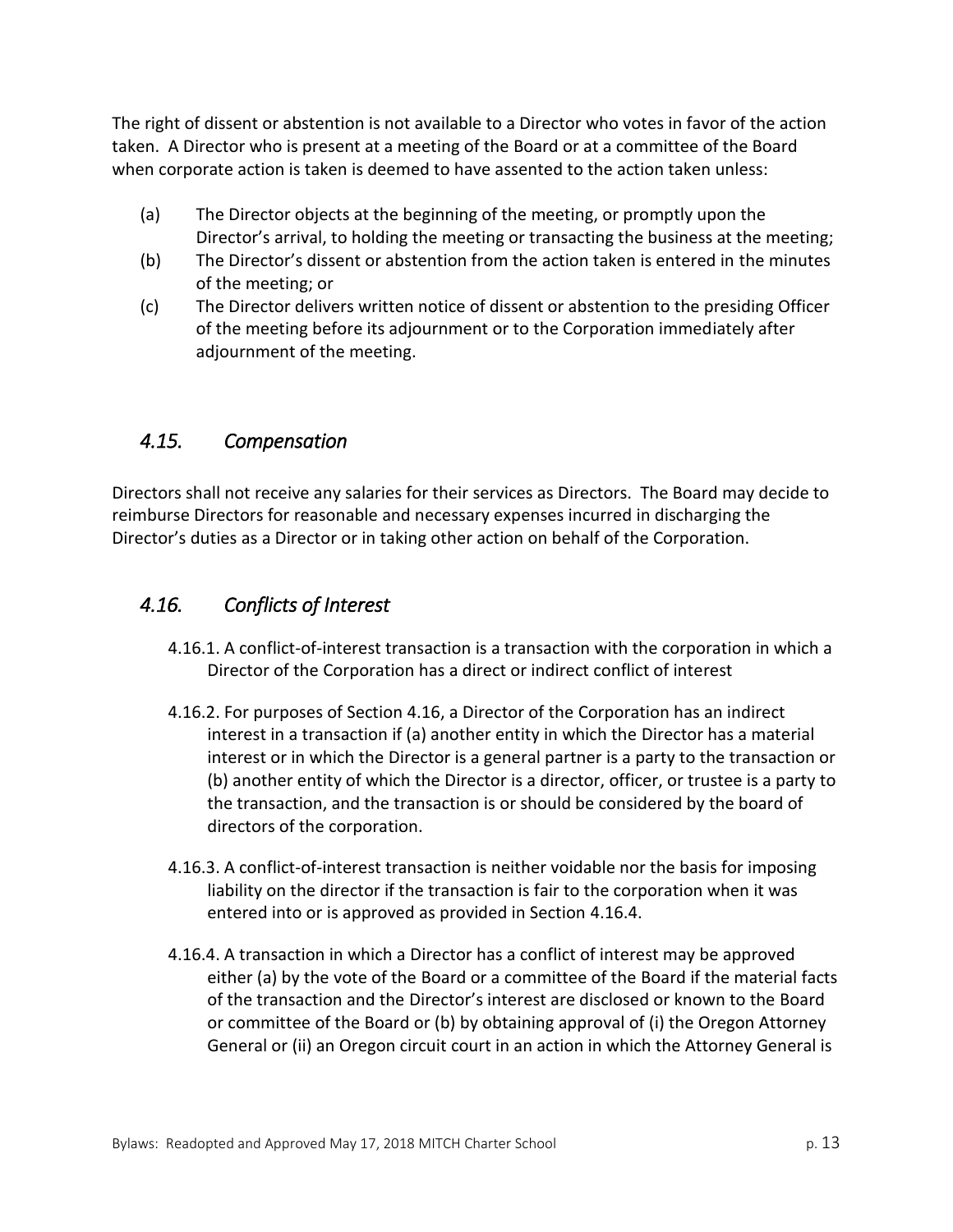joined as party.

4.16.5. For purposes of clause (a) of Section 4.16.4, a conflict-of-interest transaction is authorized, approved, or ratified if it receives the affirmative vote of a majority of the Directors on the Board or on the committee who have no direct or indirect interest in the transaction. A transaction may not be authorized, approved, or ratified under this section by a single Director. If a majority of the Directors who have no direct or indirect interest in the transaction votes to authorize, approve, or ratify the transaction, a quorum is present for the purpose of taking action under this section. The presence of, or a vote cast by, a director with a direct or indirect interest in the transaction does not affect the validity of any action taken under clause (a) of Section 2.18.4 if the transaction is otherwise approved as provided in Section 2.18.4.

#### 4.16.6. Conflicts of Interest – MITCH Additions

See current MITCH Conflict of Interest Policy Document.

# <span id="page-13-0"></span>5. Officers

#### <span id="page-13-1"></span>*5.1. Officers of the Corporation*

The Officers of the Corporation shall be a Chair, Vice Chair, Secretary and Treasurer. The Board shall appoint such Officers from the Board and may appoint other Officers and assistant Officers. Except for the positions of Chair, Secretary, and Treasurer, the Board may choose not to fill any of the other Officer positions for any period. The same person may simultaneously hold two or more offices, but if so, shall only have one vote.

# <span id="page-13-2"></span>*5.2. Appointment and Terms of Office*

At the next regular meeting of the Board immediately following the annual meeting, the Board shall elect Officers, who shall serve for a one-year term commencing on July 1st of the year elected, and ending on June 30th of the following year (except for death, resignation, removal, or other disqualification under Section 5.3). Notwithstanding the foregoing, if a successor has not been duly elected and qualified when an Officer's term expires, the Officer shall continue to hold office until a successor has been duly elected and qualified. The Board may determine that an Officer's term will expire on June 30th or on any other date that is best in the Board's judgment. If the Board does not elect any one or more Officers at the regular meeting following the annual meeting, it may do so as soon thereafter as is practicable. The Board may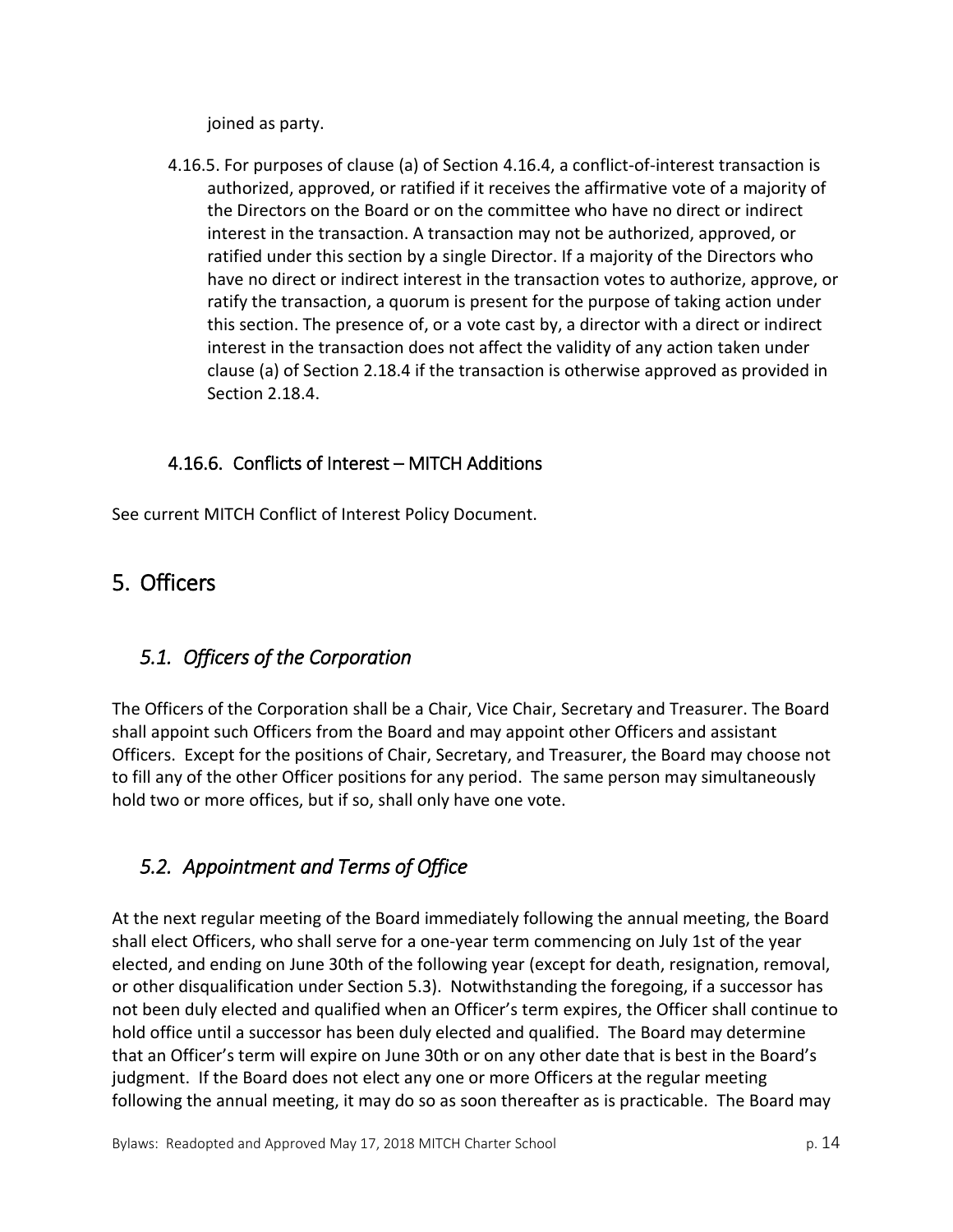create and fill new offices at any Board meeting. The Board shall invite interested parties to apply for Officer positions.

#### <span id="page-14-1"></span><span id="page-14-0"></span>*5.3. Resignations, Removal and Vacancies*

#### 5.3.1. Resignations

An Officer may resign by giving notice to the Board at least ten (10) days before the effective date of the resignation.

#### <span id="page-14-2"></span>5.3.2. Removal

At any time, with or without cause, the Board may remove any Officer, assistant Officer, or other agent of the Corporation who was appointed by the Board. Such removal shall be without prejudice to the contract rights, if any, of the person removed and shall be in conformance with all applicable Federal, State, and Local laws, codes, and requirements.

#### <span id="page-14-3"></span>5.3.3. Vacancies

The Board shall fill the offices of Chair, Vice Chair, Secretary, and Treasurer and may fill other offices, when a vacancy has been created because of death, resignation, removal, disqualification, or any other cause.

#### <span id="page-14-4"></span>*5.4. Compensation*

Officers, assistant Officers, and agents of the Corporation shall not receive any salaries for their services, unless otherwise provided by law, the Articles of Incorporation, or these Bylaws.

#### <span id="page-14-5"></span>*5.5. Chair of the Board*

The Chair shall, if present, preside at all meetings of the Board, and shall exercise and perform such other powers and duties as the Board may assign to the Chair from time to time. The Chair shall be the principal executive Officer of the Corporation. Subject to the control of the Board, the Chair shall, in general, supervise and control all of the business and affairs of the Corporation, shall perform all duties incident to the office of Chair, and shall perform such other duties as the Board may assign from time to time. Specifically, the Chair may sign or execute, on behalf of the Corporation, any deeds, mortgages, bonds, contracts, or other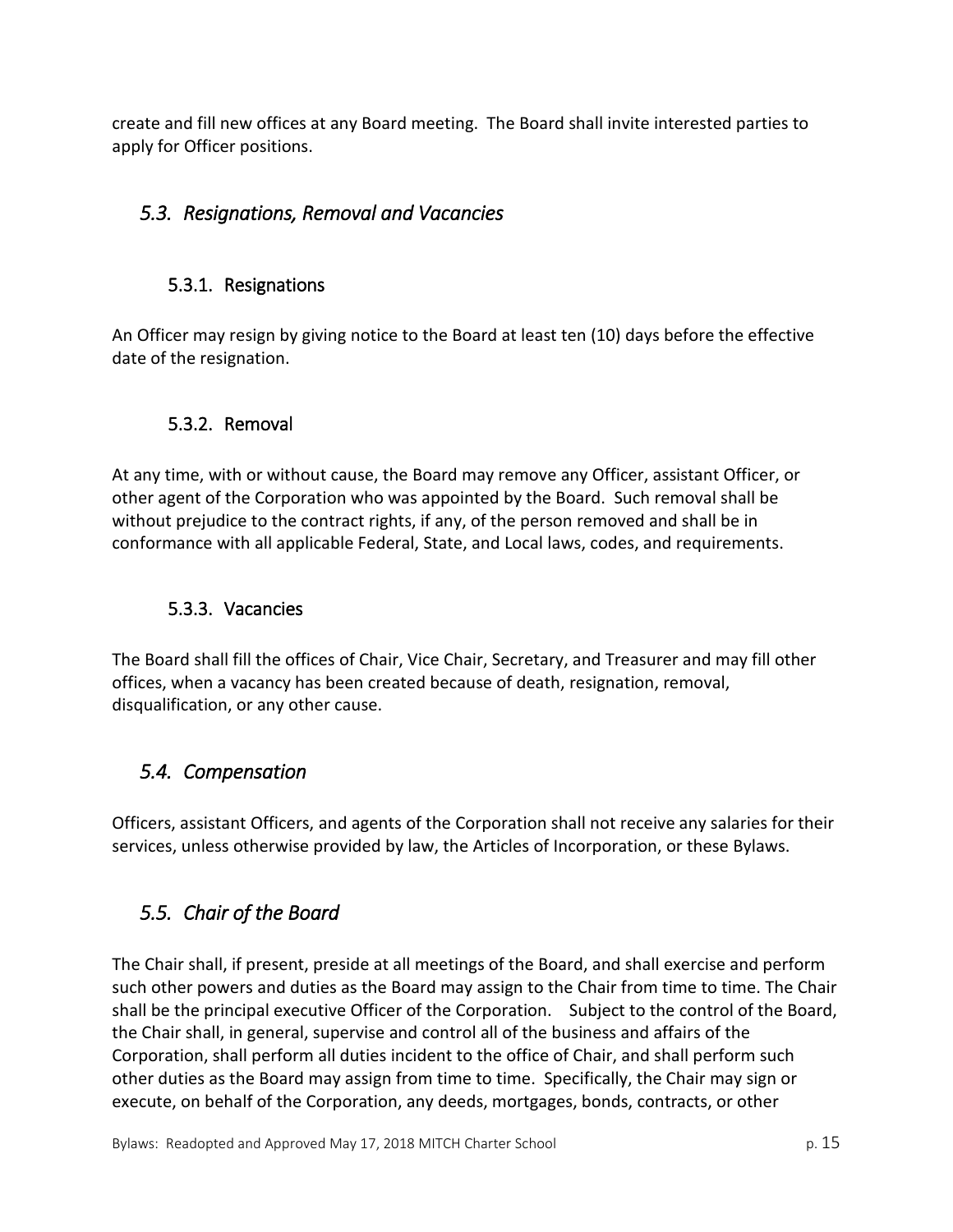instruments which the Board has authorized to be signed or executed; except the Chair shall not do so (i) in cases where the Board or these Bylaws expressly delegate the signing and execution of such documents to some other Officer or agent of the Corporation, or (ii) in cases where the law requires such documents to be otherwise signed or executed. In cases where such documents are required to be signed or executed together with the Secretary or any other proper Officer of the Corporation, the Chair shall ensure that such documents are fully and properly executed by all required Officers.

#### <span id="page-15-0"></span>*5.6. Vice Chair*

The Vice Chair shall (a) perform the duties of the Chair when the Chair is absent, refuses to act, is unable to act, or has died; in which cases the Vice Chair shall have all the powers of the Chair and shall be subject to all restrictions on the Chair; and (b) perform such other duties as either the Chair or the Board may assign from time to time.

#### <span id="page-15-1"></span>*5.7. Secretary*

The Secretary shall oversee and/or (a) prepare the minutes of Board meetings and keep them in one or more books provided for that purpose; (b) authenticate such records of the Corporation as shall be required from time to time; (c) see that all notices are duly given in accordance with these Bylaws or as required by law or Board policy; (d) be custodian of the corporate records; (e) keep a register of the address, telephone, fax numbers, and electronic mail addresses of each Director; (f) in general, perform all duties incident to the office of Secretary and such other duties assigned by the Board or the Chair from time to time, (g) maintain a publicly stored and publicly available library of Board documents and minutes, and (h) provide timely public notice of all meetings.

#### <span id="page-15-2"></span>*5.8. Treasurer*

The Treasurer shall oversee and/or perform the entire duties incident to the office of Treasurer and such other duties assigned by the Board or the Chair from time to time. The Board may require the Treasurer to give a bond for the faithful discharge of the Treasurer's duties, in such sum and with such surety or sureties as the Board shall determine. Such bond, if required, shall be paid for by MITCH School. The duties that the Board may assign to the Treasurer may include: (a) have charge and custody of and be responsible for all funds and securities of the Corporation; (b) receive and give receipts for money due and payable to the Corporation from any source; and (c) deposit all such money in the name of the Corporation in such banks (Federal Deposit Insurance Corporation, "FDIC"), trust companies, or other depositories as shall be selected in accordance with of these Bylaws or as directed by the Board.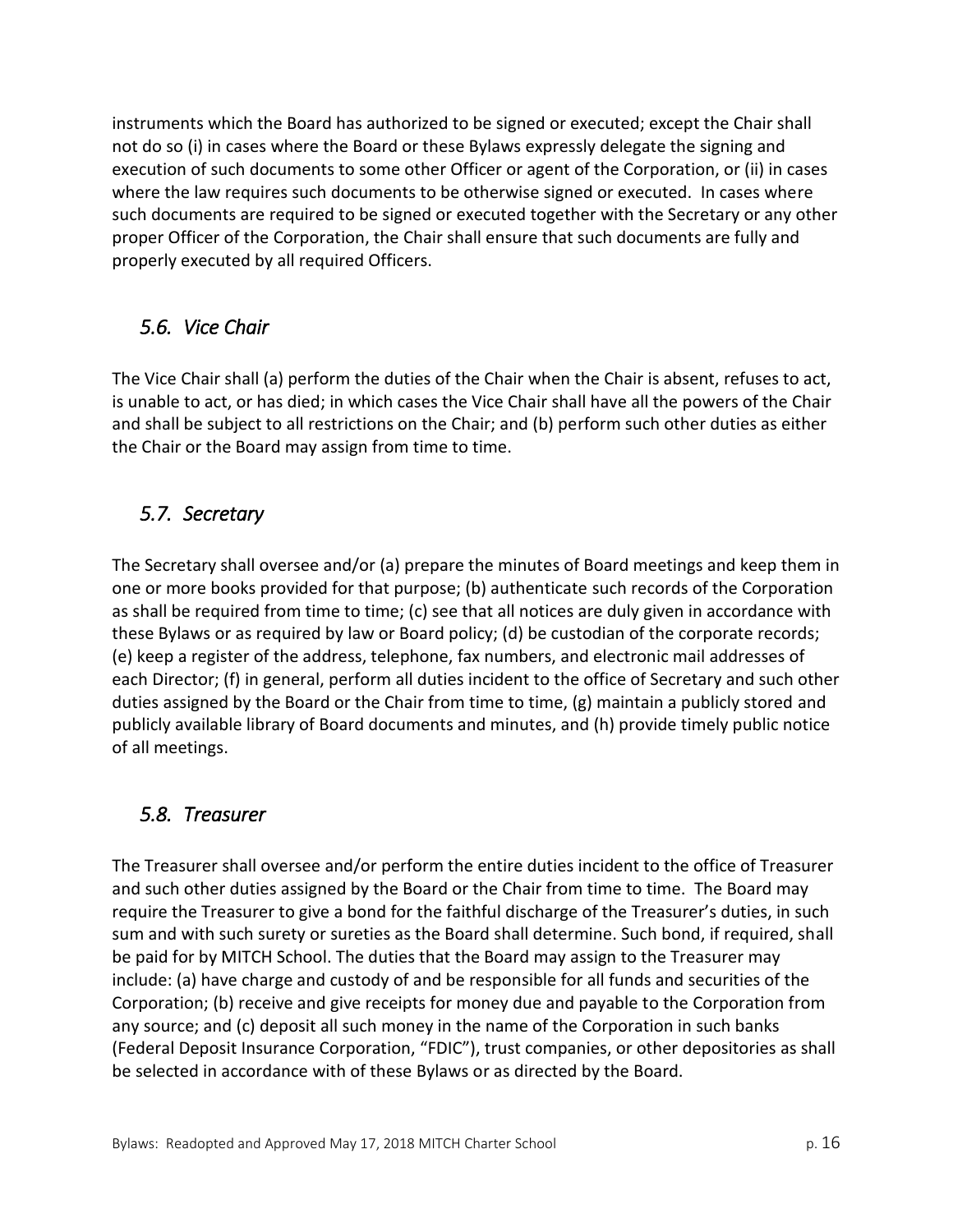#### <span id="page-16-0"></span>*5.9. Executive Director*

The Executive Director shall be hired and retained by the Board of Directors and shall be responsible to the Board. The Board shall supervise and otherwise direct the activities of the Executive Director. The Executive Director shall be a member of all committees appointed by the Chair, but without a vote. The Board or the Chair shall prescribe the duties and responsibility of the Executive Director. The Executive Director shall be an "ex-officio" (nonvoting) member of the Board.

#### <span id="page-16-1"></span>*5.10. Additional School Directors*

Additional School Directors may be hired for future schools that may be established. Such School Directors shall be responsible to the Board. The Board shall supervise and otherwise direct the activities of the School Director. The Board or the Chair shall prescribe the duties and responsibilities of the School Director.

#### <span id="page-16-2"></span>*5.11. Other Officers*

The Board may create other Officers and assistant Officers, may appoint people to fill such offices and assistant offices, and may appoint agents of the Corporation; the Board shall determine the powers and duties of each from time to time. Each such Officer and agent shall perform such duties. Unless otherwise specified by the Board, any Assistant Secretary or Assistant Treasurer shall have authority to exercise any powers delegated to them by, respectively, the Secretary or Treasurer, and in the absence of the Secretary or Treasurer the assistant shall assume all powers and discharge all duties ordinarily exercised by such Officer.

# <span id="page-16-3"></span>6. Committees

#### <span id="page-16-4"></span>*6.1. Committees of the Directors*

The Board may create Board committees, appoint Directors as members of such committees (who serve at the pleasure of the Board of Directors), and assign to the committees responsibilities and functions, except those items prohibited by Section 6.2. Each committee shall have and exercise the authority of the Board in the management of the Corporation and shall carry out responsibilities and functions assigned to it by the Board. Each committee shall consist of at least one Director. The creation of a committee and appointment of Directors to the committee must be approved by a majority of all the Directors in office when the action is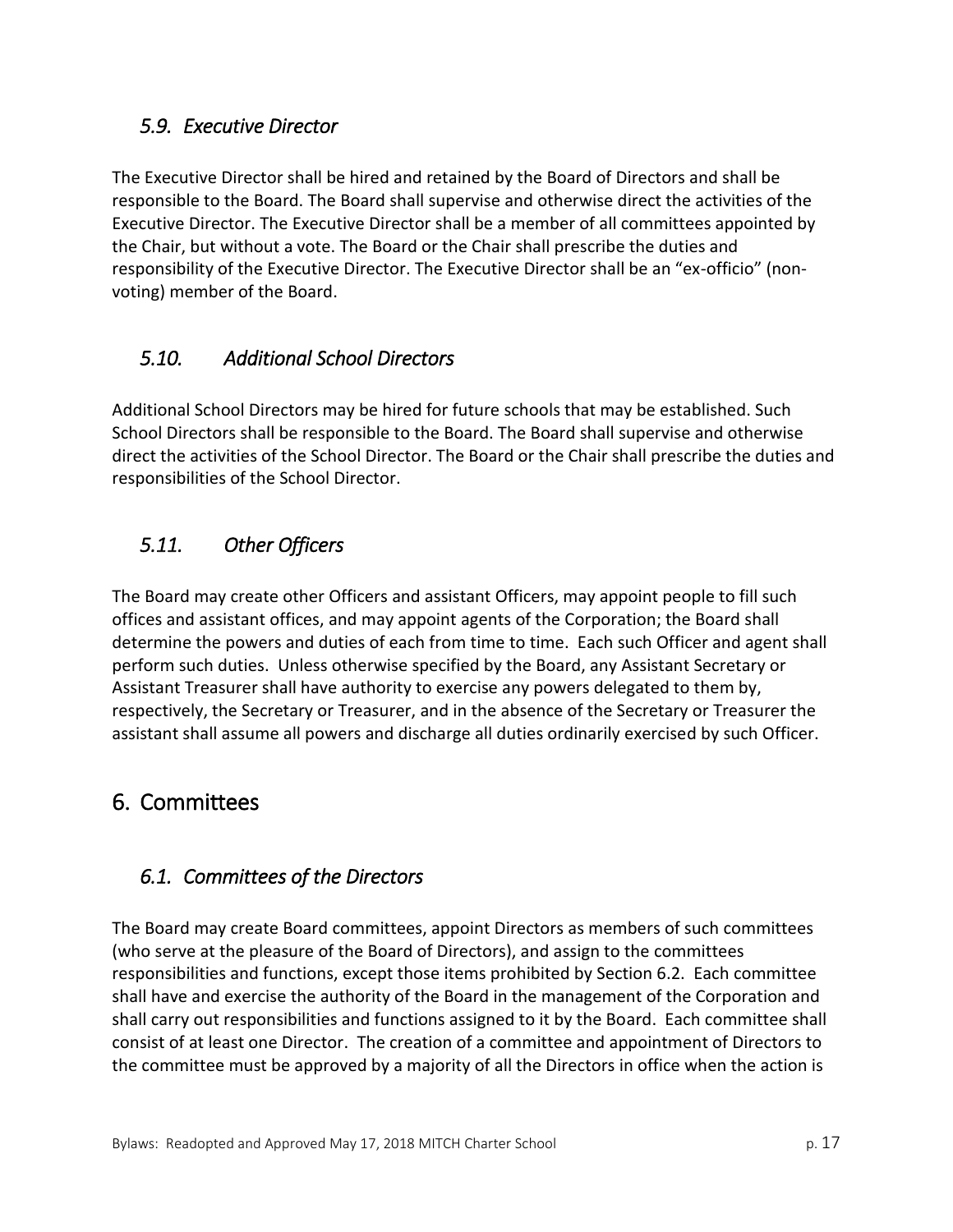taken. Committees are expected to take minutes and report recommendations to the Board with copies to the Board Secretary for the record.

# <span id="page-17-1"></span><span id="page-17-0"></span>*6.2. No Relief of Responsibility; Limits on Authority of Committees*

#### 6.2.1. No Relief of Responsibility

The creation of a committee and delegation to the committee of authority shall not relieve the Board or any individual Director of any responsibility imposed by law.

#### <span id="page-17-2"></span>6.2.2. Limits on Authority of Committees

No committee of the Board may:

1. Authorize distributions, but this restriction does not apply to payment of value for property received or services performed or payment of benefits in furtherance of the corporation's purposes;

2. Approve or recommend dissolution, merger, or the sale, pledge, or transfer of all or substantially all of the corporation's assets;

3. Elect, appoint, or remove directors or fill vacancies on the board or on any of its committees; or

4. Adopt, amend, or repeal the articles of incorporation or bylaws.

# <span id="page-17-3"></span>*6.3. Term of Office*

Each member of a committee shall continue as such until the next regular annual meeting of the Board; except that if a successor has not been appointed at such annual meeting, the Director shall continue as a member of the committee until a successor has been appointed. If the Board does not appoint committee members at the annual meeting, it may do so as soon thereafter as is practicable. Notwithstanding the foregoing, the Director shall discontinue serving as a committee member at any time (a) the Board terminates the committee; (b) the Board removes the Director as a committee member; or (c) the Director is no longer on the Board or for any other reason is no longer qualified as a member of the committee.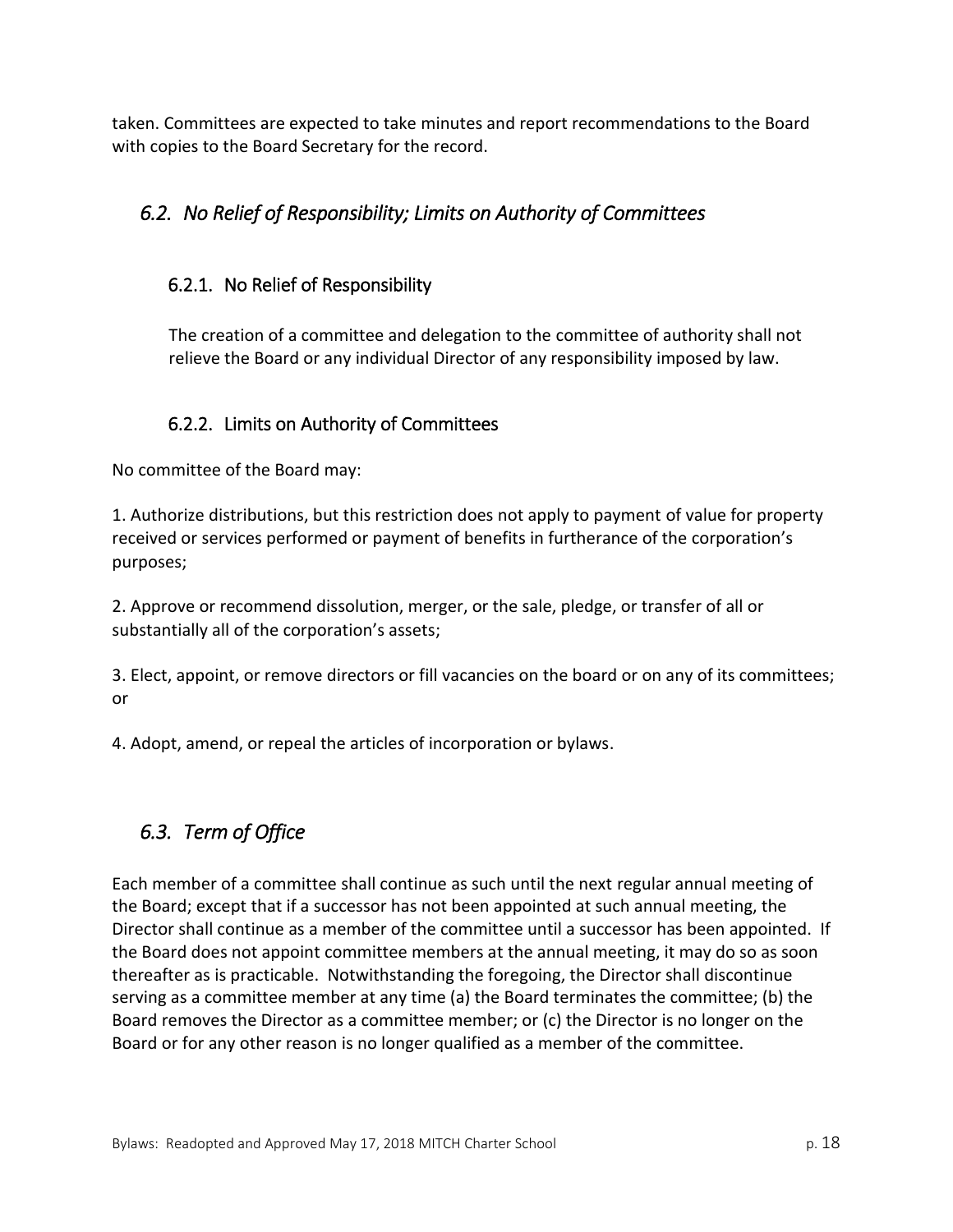#### <span id="page-18-0"></span>*6.4. Chair and Vice Chair*

The Board shall appoint a member of the committee for its chair and for its vice chair.

#### <span id="page-18-1"></span>*6.5. Vacancies*

The Board shall fill vacancies in the membership of any committee in the same manner as provided in the case of the original appointment.

#### <span id="page-18-2"></span>*6.6. Quorum; Meetings; Notice; Miscellaneous*

Unless when the Board creates a committee it sets forth a different quorum or vote requirement, (a) a majority of the whole committee shall constitute a quorum, and (b) the act of a majority of the members present at a meeting at which a quorum is present shall be the act of the committee. Except as otherwise provided in this Section 6, the provisions of Section 4 relating to resignation, meetings, public notice, and waiver of notice apply to Board committees and their members.

#### <span id="page-18-3"></span>*6.7. Rules*

Each committee may adopt rules for its own governance, as long as those rules are consistent with these Bylaws or with rules adopted by the Board.

#### <span id="page-18-4"></span>*6.8. Other Committees*

The Board may appoint other committees, some or all of whose members may be persons who are not Directors. Such committees shall not have or exercise the authority of the Board in the management of the Corporation. The Board may request such committees to give the Board reports and recommendations from time to time. These will be provided to the Board Secretary as part of the record. The Board may also designate a method of selecting committee members and may designate who will make such selections. The Board may determine rules governing such committees, but if it does not do so, Sections 6.3 through 6.7 shall apply. Such committees shall not be subject to ORS Chapter 65 governing meetings, notice and waiver of notice, and quorum and voting requirements of the Board.

# <span id="page-18-5"></span>7. Financial Matters; Books and Records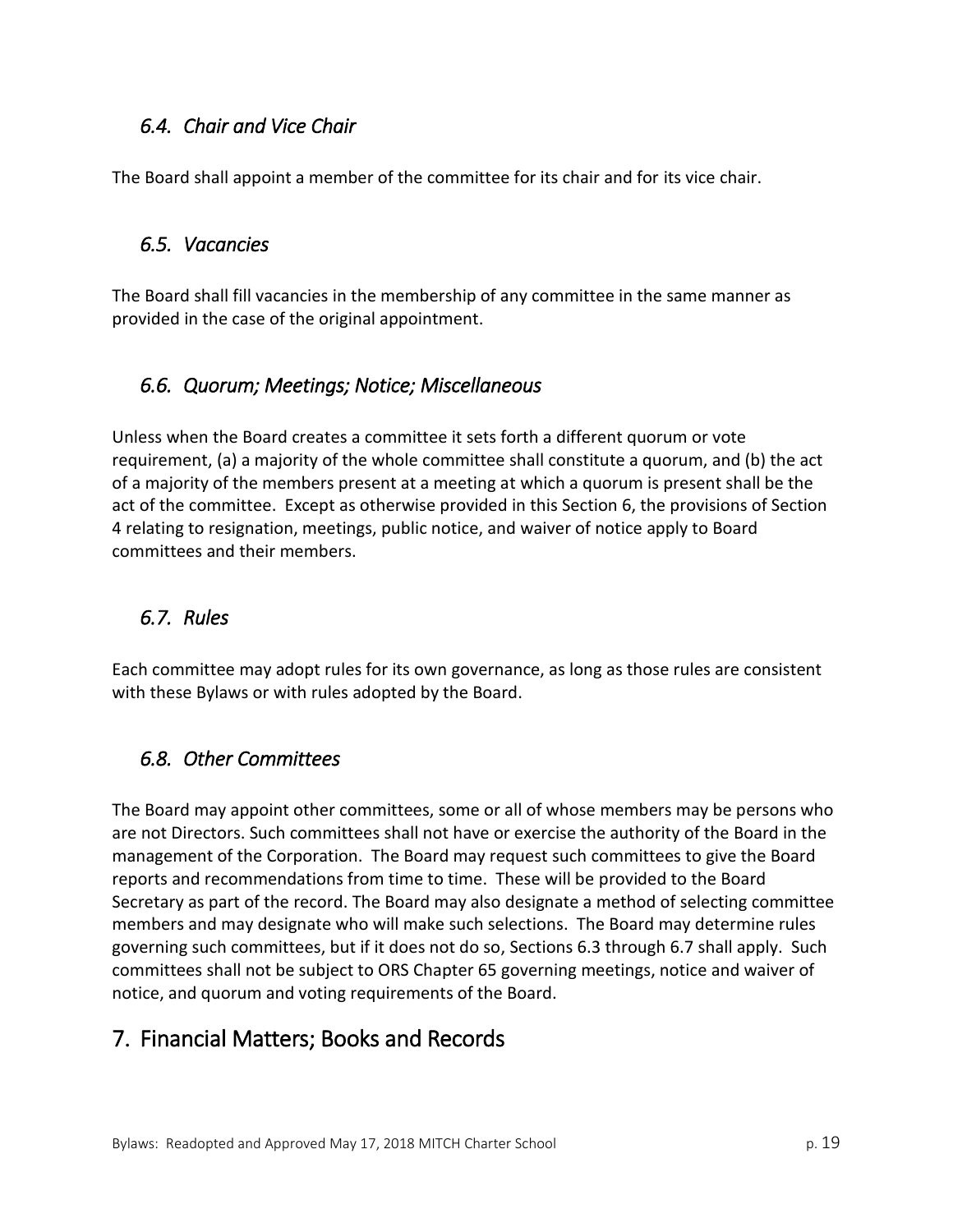#### <span id="page-19-0"></span>*7.1. Financial Statements*

At the close of each taxable year, the Board shall engage a Certified Public Accountant to prepare financial statements for the Corporation as specified by the Board.

#### <span id="page-19-1"></span>*7.2. Charter School Requirements*

With respect to MITCH Charter School for which the Board is the governing body, the Board shall ensure that the requirements of ORS Chapter 338, other laws, and applicable charter agreements are fulfilled, including without limitation the following: (a) application to the IRS for a determination letter stating that the Corporation is qualified as an exempt organization under Section 501(c)(3) of the Internal Revenue Code; (b) maintain the Corporation as an Oregon nonprofit Corporation throughout the term of the charter agreement; (c) provide the annual report required by ORS 338.095(1); (d) provide the annual audit required by ORS 338.095(2); (e) fulfill record keeping requirements; (f) submit budgets; (g) maintain and retain financial records; and (h) maintain proper accounting procedures.

# <span id="page-19-2"></span>*7.3. Financial Reporting and Budgeting*

The Treasurer shall prepare and submit to the Board for its review and approval an annual budget and other financial statements and information.

The Treasurer shall ensure the preparation and submittal of financial reporting and budgeting to the Board of Directors. Such submittals shall be presented to the Board for its review and approval as follows:

- (1) Documentation and other evidence to illustrate that internal controls, segregation of duties and proper monitoring are in place and adhered to so that instances of fraud, abuse, and/or procedural risk are avoided.
- (2) Ensures timely, accurate and comprehensible reports to the Board on a scheduled basis
	- a. Annually
		- i. Budget forecast for the upcoming year
		- ii. Two-year cash flow forecast
		- iii. Audit report for previous fiscal year
		- iv. Review of liability insurance policies
	- b. Quarterly
		- i. Balance Sheet
	- c. Monthly
		- i. Cash flow statement
		- ii. Income and expense statement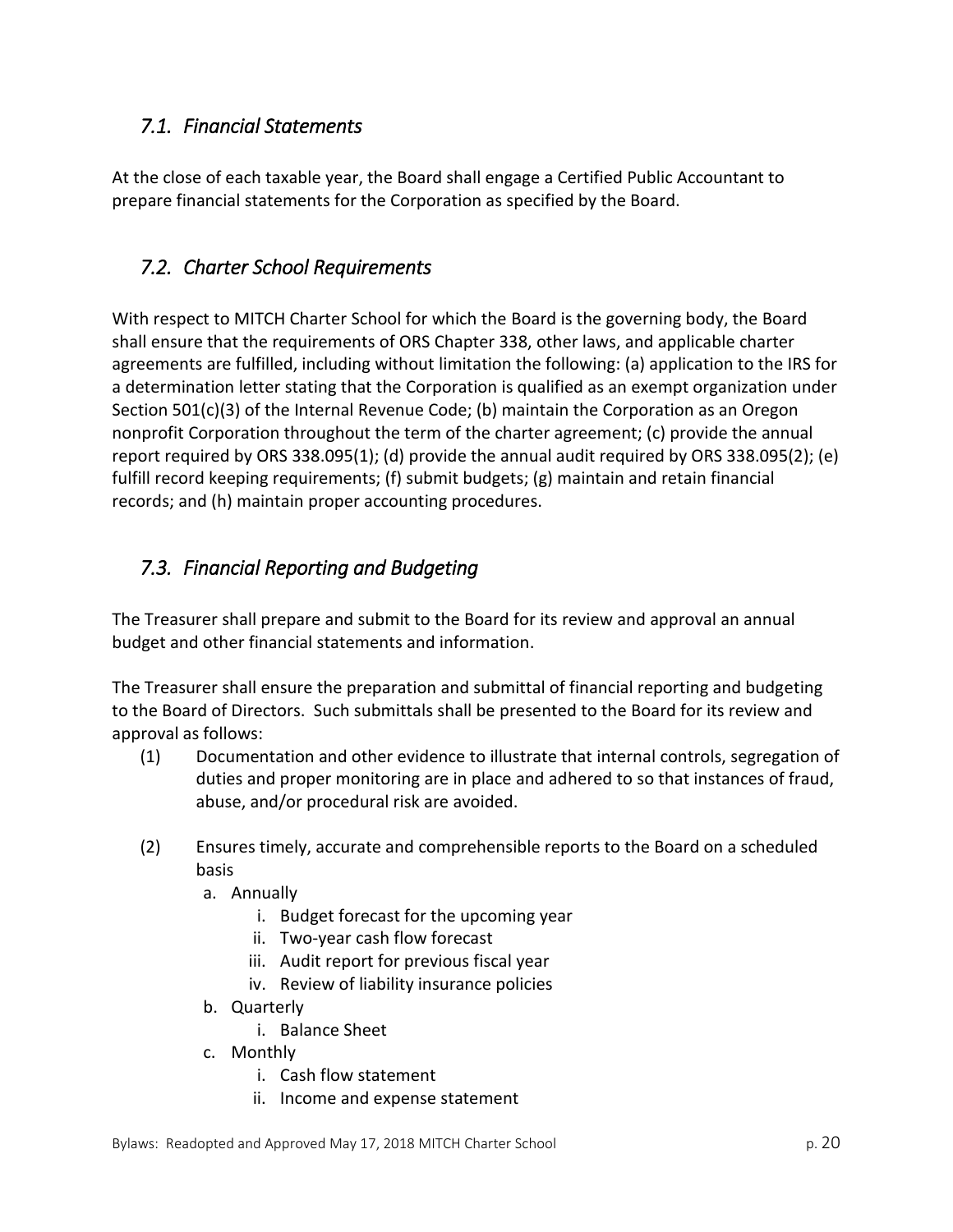- iii. Budget versus actual to date
- (3) Ensures the Board is educated concerning school finances
	- a. Review of Board's fiduciary obligations
	- b. Instruction in the basic rules of budgeting and accounting
		- i. Purpose of different reports and what each one means to the school
	- c. Review of ODE Program Budgeting & Accounting Manual with a focus on what is relevant to charter school operations.

#### <span id="page-20-0"></span>*7.4. Fiscal Year*

The fiscal year of the Corporation shall begin on the first day of July and end of the last day of June of each year.

# <span id="page-20-2"></span><span id="page-20-1"></span>*7.5. Books and Records*

#### 7.5.1. Generally

The Corporation (a) shall keep correct and complete books and records and shall maintain appropriate accounting records; (b) shall keep as permanent records the minutes of the meetings of its Board and Board committees having any authority of the Board; (c) shall keep as permanent records a record of all corporate action taken by the Directors; (d) shall keep at its registered or principal office a record giving the names and addresses of the Directors entitled to vote; and (e) All books and records of the Corporation may be inspected by any Director, or his or her agent or attorney, for any proper purpose at any reasonable time. The Corporation shall keep a copy for inspection of the records described in ORS 65.771(5), including IRS Form 990. Records shall be kept in a location accessible to the public.

#### <span id="page-20-3"></span>7.5.2. Charter School Subject to Public Records Law

ORS 338.115(1)(b) states that public charter schools are subject to ORS 192.410 to 192.505 (public records law). The Board shall have the duty to ensure compliance with such laws for any Charter School for which the Board is the governing body. Such public records laws govern, among other things, inspection rights, the duty to make records available for inspection, providing copies and certified copies, requests for nondisclosure, procedures if right to inspect is denied, and records exempt or conditionally exempt from disclosure (such as certain student records, and employee and volunteer personal information). All requests for copies of the corporate records must be submitted in writing to the Secretary of the Board. Duplication of records beyond minimal may require a charge to cover the cost of copying such records.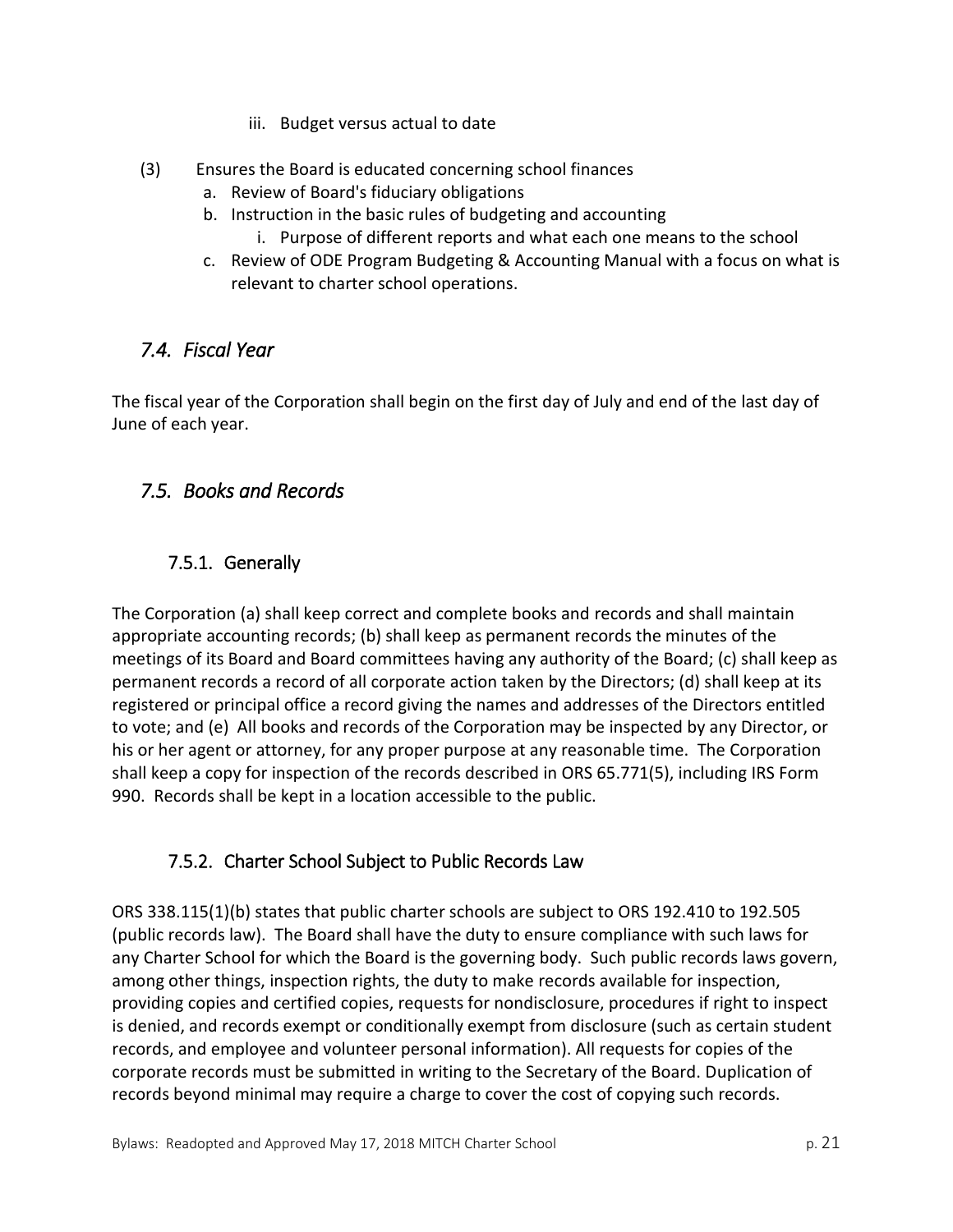## <span id="page-21-0"></span>*7.6. Contract Authority*

The Board may authorize any Officer(s) or agent(s) to enter into any contract or execute and deliver any instrument in the name of and on behalf of the Corporation. Such authority may be general or confined to specific instances and must be in the best interest of the school.

#### <span id="page-21-1"></span>*7.7. Loans*

No loans shall be contracted on behalf of the Corporation and no evidences of indebtedness shall be issued in its name unless the Board authorizes this by resolution. Such authority may be general or confined to specific instances.

# <span id="page-21-2"></span>*7.8. Checks, Drafts, Other*

All checks, drafts or other orders for the payment of money, notes or other evidences of indebtedness, issued in the name of the Corporation shall be signed by such Officer(s) or agent(s) of the Corporation and in such manner as shall from time to time be determined by resolution of the Board.

#### <span id="page-21-3"></span>*7.9. Deposits*

All funds of the Corporation not otherwise employed shall be deposited in a timely manner to the credit of the Corporation in such banks (FDIC Insured), trust companies, or other depositories as the Board may select.

#### <span id="page-21-4"></span>*7.10. Share of Stock and Dividends Prohibited*

The Corporation shall not have or issue shares of stock. No dividend shall be paid and no part of the income of the Corporation shall be distributed to its Directors or Officers. The Corporation does not pay compensation to its Officers for services, as stated in Section 4.14.

#### <span id="page-21-5"></span>*7.11. Loans to Directors and Officers Generally Prohibited*

The Corporation shall not make a loan, guarantee an obligation, or modify a preexisting loan or guarantee to or for the benefit of a Director or Officer of the Corporation, except as permitted under ORS 65.364. The Directors who vote for or assent to the loan, the guarantee, or the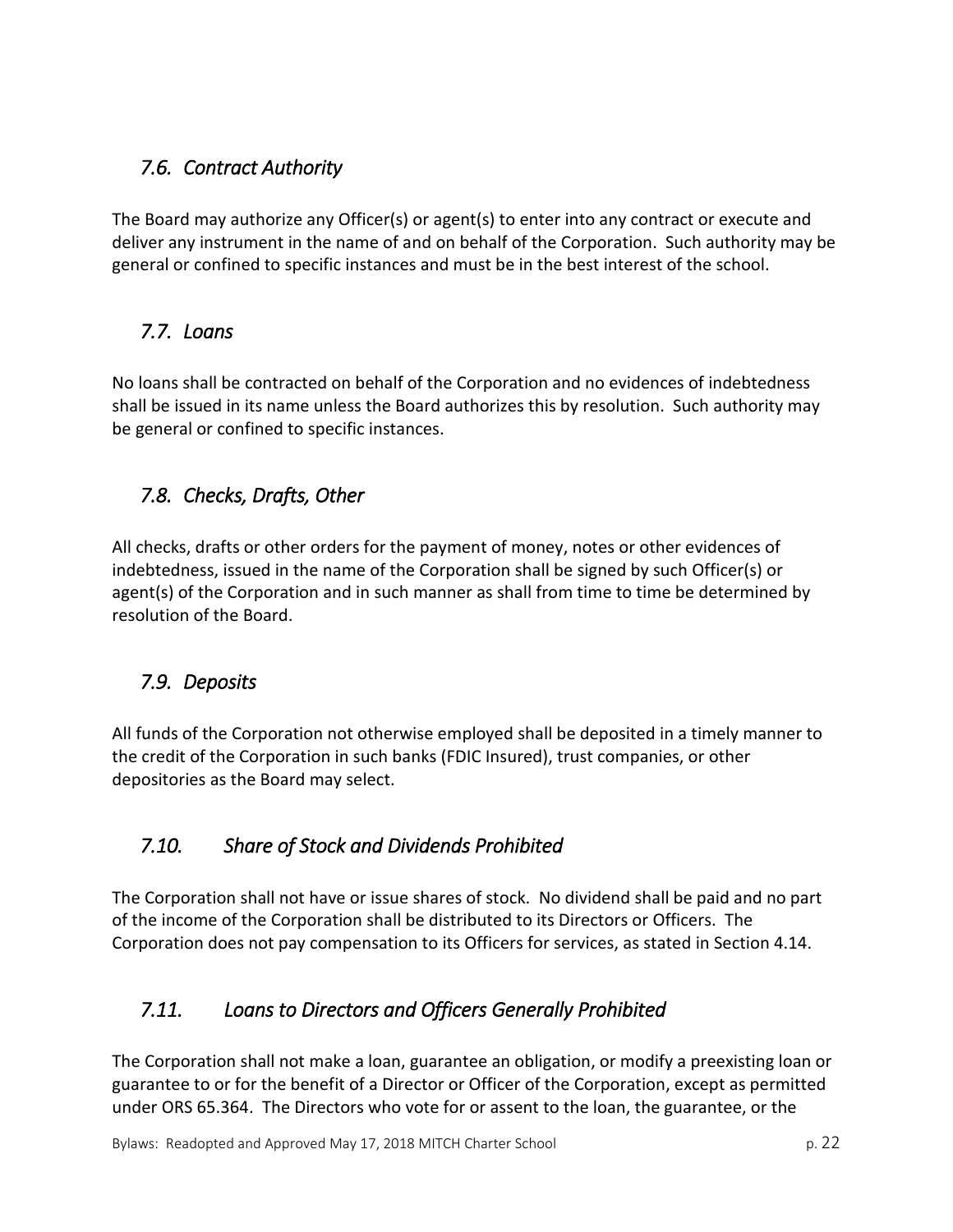modification in violation of this Section, and any Officers participating in such a violation, shall be jointly and severally liable to the Corporation for the amount or value of such action until the repayment thereof.

# <span id="page-22-0"></span>8. Indemnification of Officers, Directors, Employees and Agents

The Corporation shall indemnify (and shall pay for or reimburse any reasonable expenses incurred by) Directors, Officers, employees, and agents of the Corporation to the fullest extent permitted under ORS Chapters 65 and 338, and under other applicable laws, in the proceedings and circumstances described in such laws. Indemnification (and payment or reimbursement) provided under this Section shall continue to cover any Director, Officer, employee, or agent after such person ceases to serve in said capacity and shall inure to the benefit of such person's heirs, executors, and administrators.

# <span id="page-22-1"></span>9. Amendments of Bylaws

These Bylaws may be altered, amended, or repealed, and new Bylaws may be adopted by a majority of the Directors present at any regular meeting or special meeting. The notice given to Directors for the meeting must also state that the purpose or one of the purposes, of the meeting is to consider a proposed amendment to the Bylaws; and the notice must contain or be accompanied by a copy or summary of the amendment or state the general nature of the amendment. Notwithstanding the foregoing, with respect to MITCH Charter School for which the Board is the governing body, the Board shall ensure that the requirements of the applicable charter agreement are fulfilled relating to, among other things, providing notice or copies of changes in Bylaws to the applicable school district. These Bylaws shall be reviewed annually by the Board.

# <span id="page-22-2"></span>10. Dissolution

Dissolution of the Corporation shall be governed by ORS Chapter 65. With respect to the MITCH Charter School for which the Board is the governing body, (a) if the charter agreement is terminated or upon dissolution of the MITCH Charter School, the assets of the MITCH Charter School that were purchased with public funds shall be given to the State Board of Education, as provided in ORS 338.105(6); and (b) any decision by the Board to terminate the charter agreement or dissolve or close the MITCH Charter School shall be governed by ORS 338.105(7), by other applicable provisions of ORS Chapter 338, and by the charter agreement.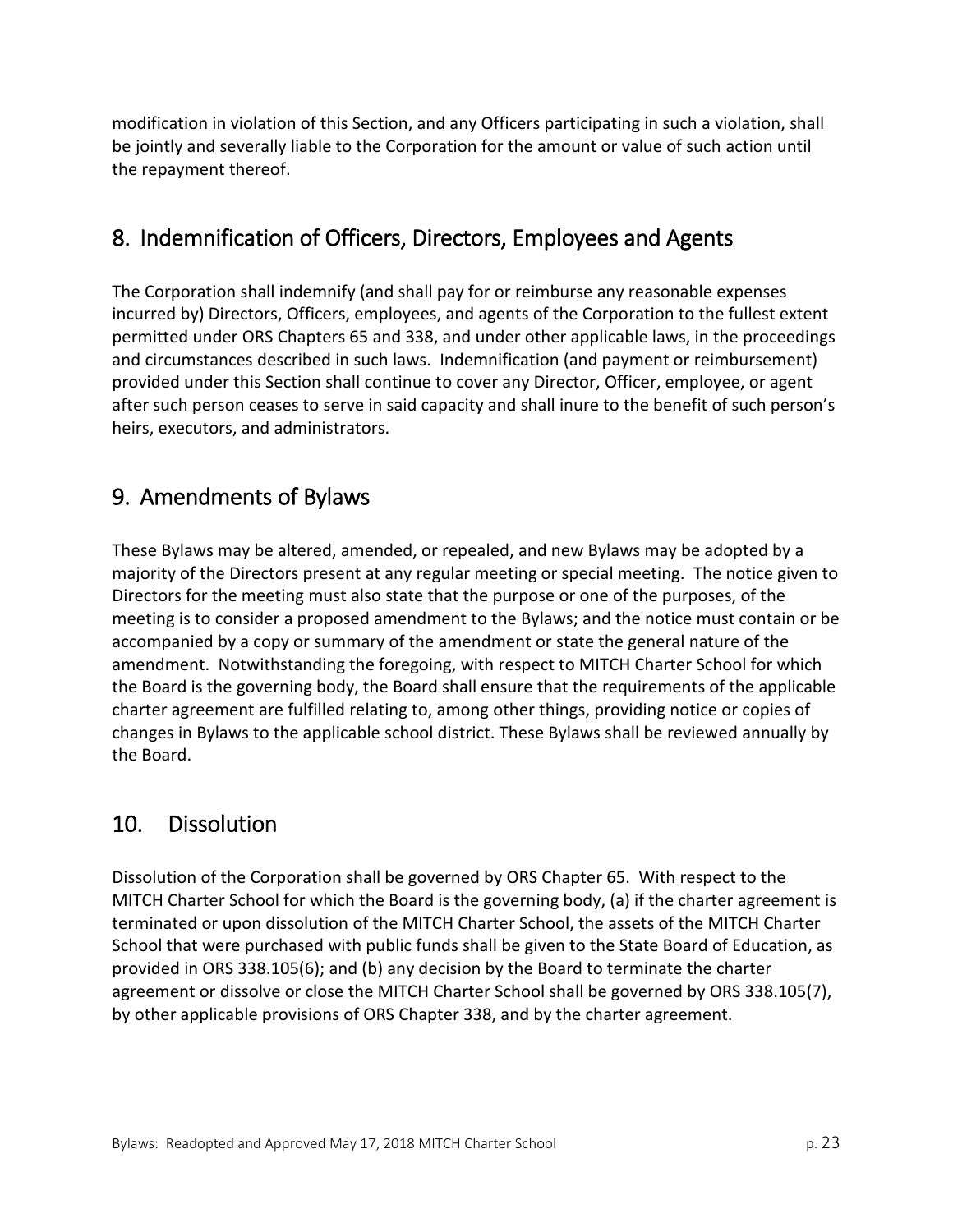## <span id="page-23-0"></span>11. Miscellaneous

#### <span id="page-23-1"></span>*11.1. Changes in Laws*

Any reference in these Bylaws to specific laws (e.g. sections of the Internal Revenue Code, and chapters and sections of the Oregon Revised Statutes) shall be interpreted to include such provisions as they may later be amended or renumbered.

#### <span id="page-23-2"></span>*11.2. Severability*

A determination that any provision of these bylaws is for any reason inapplicable, invalid, illegal, or otherwise ineffective will not affect or invalidate any other provision of these bylaws.

#### <span id="page-23-3"></span>*11.3. Nondiscrimination*

The corporation will not discriminate in providing services, hiring employees, or otherwise, on the basis of gender, race, creed, marital status, sexual orientation, religion, color, age, national origin, disability, or familial status.

#### <span id="page-23-4"></span>*11.4. Headings*

The headings contained in these Bylaws are for convenience only and shall not in any way affect the meaning or interpretation of these Bylaws.

#### <span id="page-23-5"></span>12. Revisions

| Date    | <b>Sections changed</b> | Purpose/reason                                                                  |
|---------|-------------------------|---------------------------------------------------------------------------------|
| 3/19/15 | 4.6.1, 5.2; 4.3.1; 12   | 1. Move officer elections to after annual meeting                               |
|         |                         | 2. Increase maximum number of board to 15 members                               |
|         |                         | 3. Clarify financial reporting and budgeting responsibilities                   |
|         |                         | 4. Add revision tracking section                                                |
| 8/20/15 | 4.15.2; 6.1             | 1. Replaced Conflict of Interest - MITCH additions with "see current<br>policy" |
|         |                         | 2. Changed number of directors serving on a committee from 2 to 1.              |